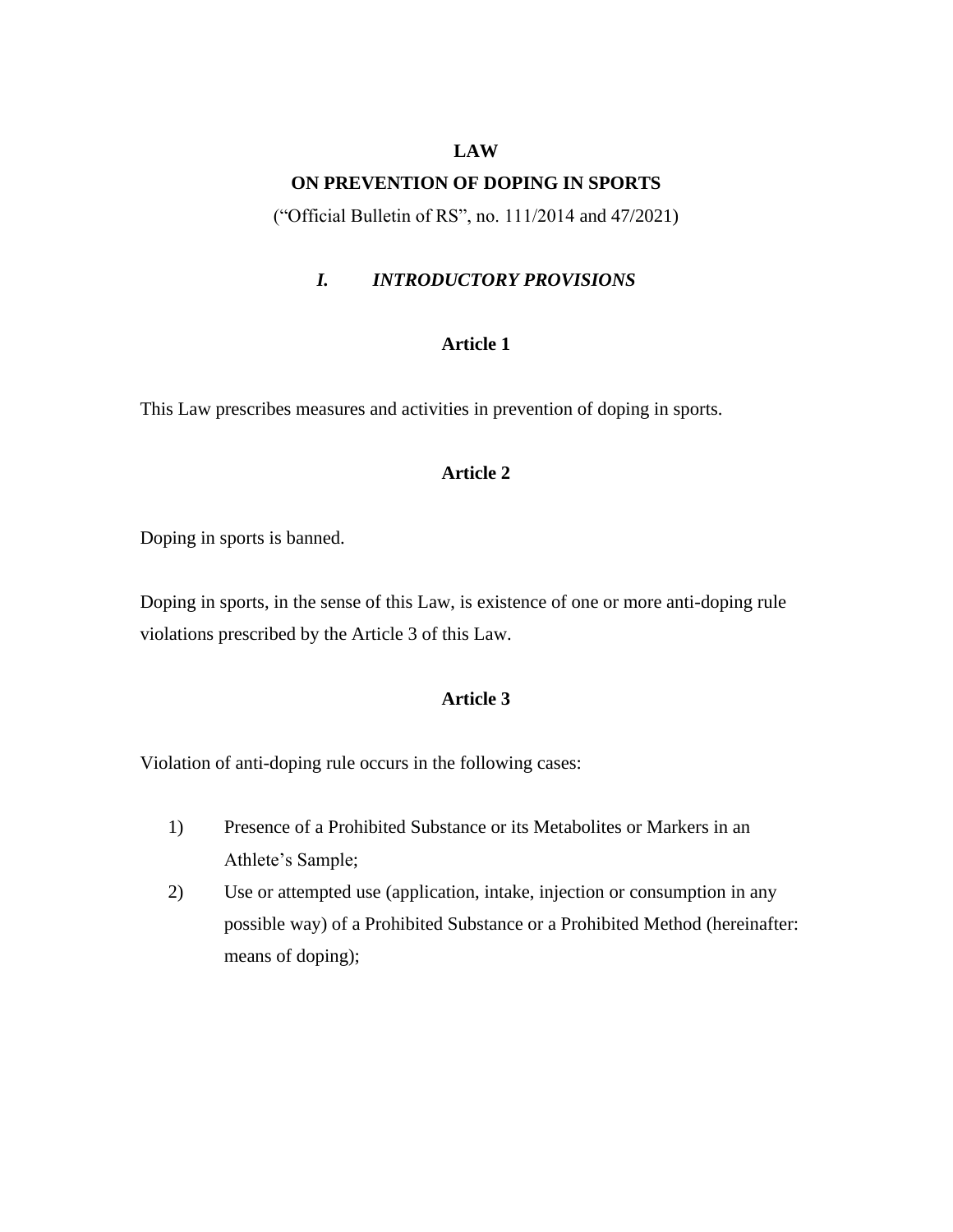- 3) Evading Sample collection, or without compelling justification refusing or failing to submit to Sample collection after notification about doping control or avoiding to provide a sample in any other way;
- 4) Any combination of three missed tests and/or filing failures, as defined in the International Standard for Results Management approved by the World Anti-Doping Agency, within a twelve-month period by an Athlete in a Registered Testing Pool.;
- 5) Tampering or Attempted Tampering of any part of doping control;
- 6) Unauthorized possession of a Prohibited Substance or a Prohibited Method by an Athlete or Athlete Support Person;
- 7) Trafficking or Attempted Trafficking in any Prohibited Substance or Prohibited Method - Unauthorized selling, transport, shipment, delivery or distribution of doping substance or doping method (either done physically, electronic or in some other way) by an athlete, individuals assisting and athlete or through third party, to any individual who is under jurisdiction of some organization in the field of sports, i.e., attempt of such action;
- 8) Administration or Attempted Administration to any Athlete In-Competition of any Prohibited Substance or Prohibited Method, or Administration or Attempted Administration to any Athlete Out-of-Competition of any Prohibited Substance or any Prohibited Method that is Prohibited Out-of-Competition
- 9) Complicity Assisting, encouraging, aiding, abetting, conspiring, covering up or any other type of intentional complicity involving an anti-doping rule violation, Attempted anti-doping rule violation or violation of imposed measure for violation of anti-doping rule;
- 10) Prohibited Association Association by an Athlete or other Person subject to the authority of an competent anti-doping organization in a professional or sport-related capacity with any individuals assisting an athlete during imposed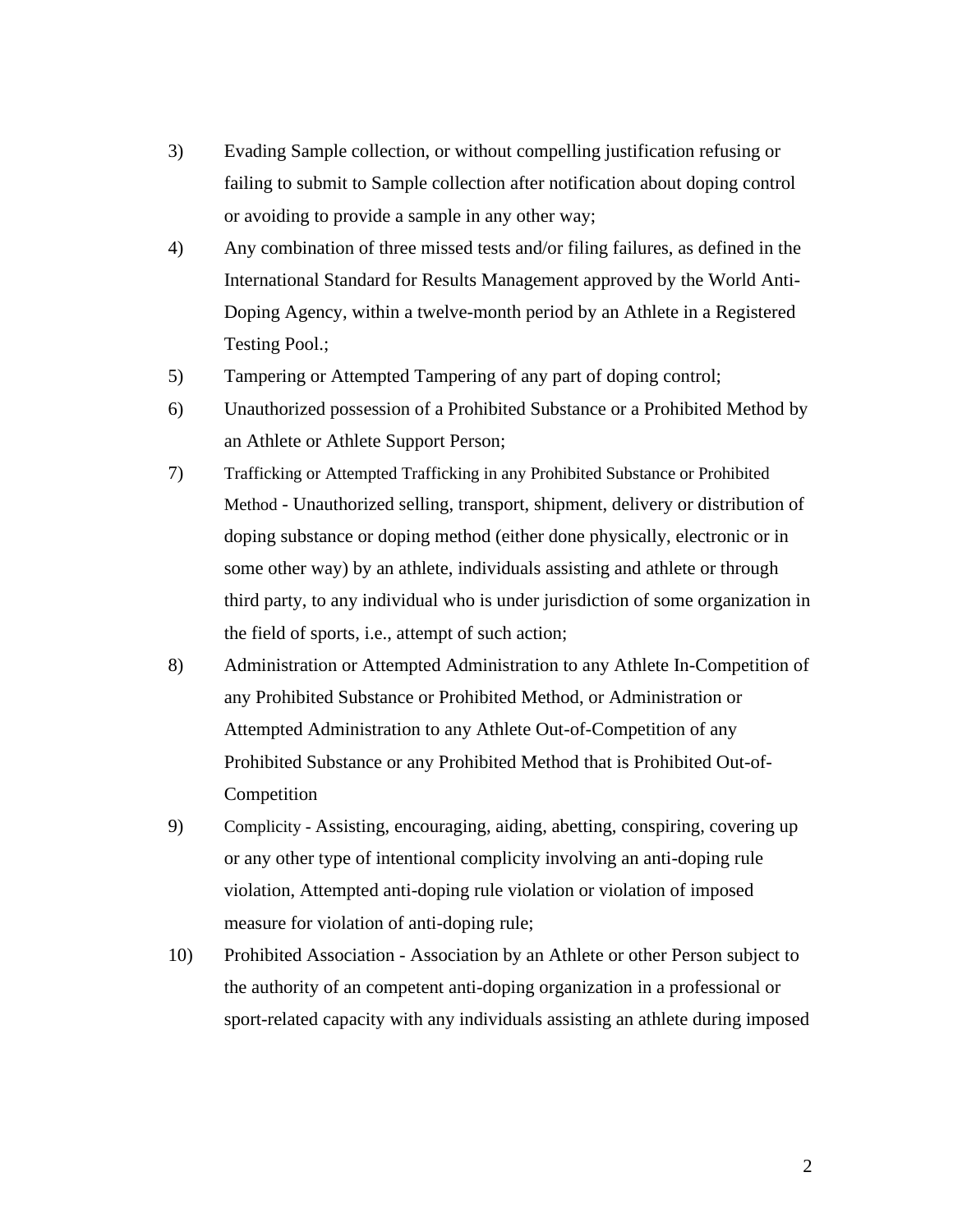measure due to violation of anti-doping rule or sentenced or fined in criminal, misdemeanor or any other proceedings for actions representing violation of anti-doping rule in the sense of this Law, if ongoing or is within 6 years from the date the sentence/fine was imposed, or with an individual acting as intermediary or representative of such individual.

11) Acts by an Athlete or Other Person which threatens or seeks to intimidate another Person with the intent of discouraging the Person from the good-faith reporting of information that relates to an alleged anti-doping rule violation or alleged non-compliance with the Code or Retaliation against a Person who, in good faith, has provided evidence or information that relates to an alleged anti-doping rule violation or alleged non-compliance with the Code to authorized anti-doping organization or to competent state authority

Violations of anti-doping rules from the paragraph 1 of this Article do not exist in case of approved therapeutic use exemptions and other exceptions established by the World Anti-Doping Code.

As individuals assisting an athletes in the sense of this Law are understood to be tutors, coaches, managers, agents, team staff, officials, health workers and health associates and other staff working or treating athletes participating in or preparing for sports competition.

In order to violate the anti-doping rules referred to in paragraph 1, point 1) and 2) of this Article, it is not necessary that there is Intention, Negligence, Fault or knowing Use of Soping in the Athlete's act.

## **Article 4**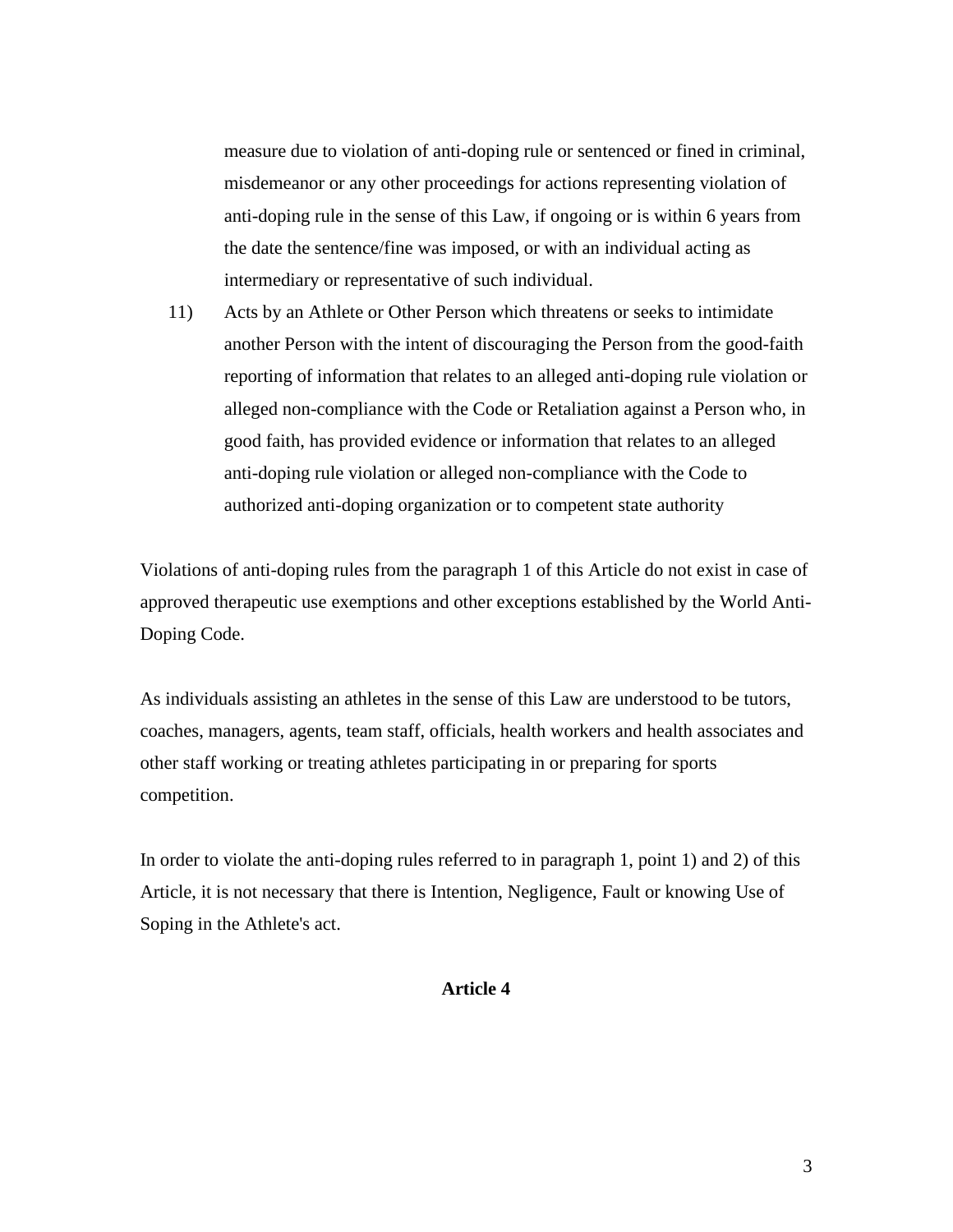Term "Competent Anti-Doping Organization", in the sense of this Law, refers to the Anti-Doping Agency of the Republic of Serbia (hereinafter: Anti-Doping Agency), the World Anti-Doping Agency and the competent international and national sport associations (International Olympic Committee, International Paralympic Committee, international sports federation, Olympic Committee of Serbia, Paralympic Committee of Serbia, Serbian Sports Federation, national branch sports association and national sports association for field of sport).

Competent Anti-Doping Organization from the Paragraph 1 of this Article in accordance to the Law collects, preserves and performs other actions for processing personal data of an athlete or other individual under jurisdiction of the Competent Anti-Doping Organization (name & surname, sex, date of birth, citizenship, number of a personal document serving as an athlete's identification during the doping control, address of permanent and temporary residence, contact phone number, e-mail address, branch of sport or sports activity in which an individual competes, name of a club where sport activities are performed, athlete's photography), including processing of specifically kind of personal data (health condition of an athlete, used medical means), and transfers to other competent anti-doping organizations personal data of an athlete or other individual under jurisdiction of the Competent Anti-Doping Organization required for doping control, and approves exemptions for therapeutic use and sanctions an athlete or other individual for violation of anti-doping rule, all in accordance to this Law.

Anti-Doping Agency and the competent national sports federation may, in accordance to the Law, make available data from Paragraph 2 of this Article to the competent foreign anti-doping оrganizations if this is needed for:

- 1) approval of therapeutic use exemptions;
- 2) planning, coordination in conducting doping control of an athlete;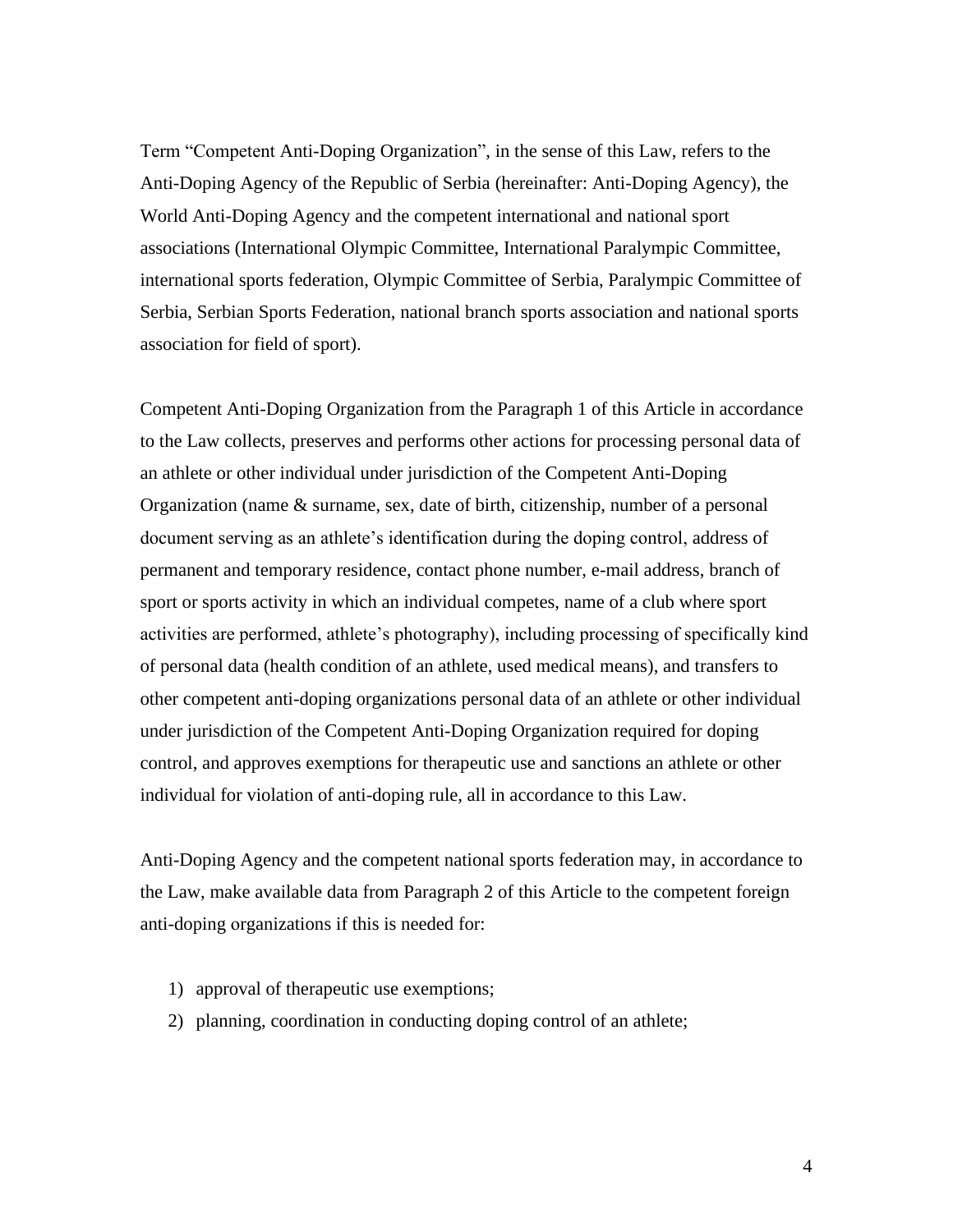3) providing od information on conducted doping control and determination of responsibility for violation of anti-doping rules.

In the case referred to in Paragraph 3, Point 1) of this Article, only data necessary for approval of therapeutic use exemptions and in accordance to the Article 14 of this Law may be provide, with proviso that for providing of data explicit consent of an athlete is required.

In the case referred to in Paragraph 3, Point 2) of this Article, only data needed for identification of an athlete and for conducting of doping control in accordance to international standards determined by the World Anti-Doping Agency may be provided.

Anti-Doping Agency and competent national sports association are obliged in cases referred to in Paragraph 3 of this Article to ensure this personal data not to come in possession of an unauthorized person, as well as to refuse disclosure of the data if the organization to which the data are to be provided does not guarantee adequate data protection.

Protection personal and privacy data in the field of prevention of doping in sports is to be achieved in accordance to the provisions of this Law and the Law governing personal data protection.

Processing of data on health condition of an athlete and use of medical means is not conditional upon the consent of an athlete. If an athlete from registered testing group of the Article 13, Paragraph 1 of this Law notify competent anti-doping organization of the Article 13, Paragraph 3 of this Law that he is available for doping control out of competition in his residence, such is treated as his/her voluntary acceptance for control to be done in his residence, in a manner that ensures respect of his/her privacy. Anti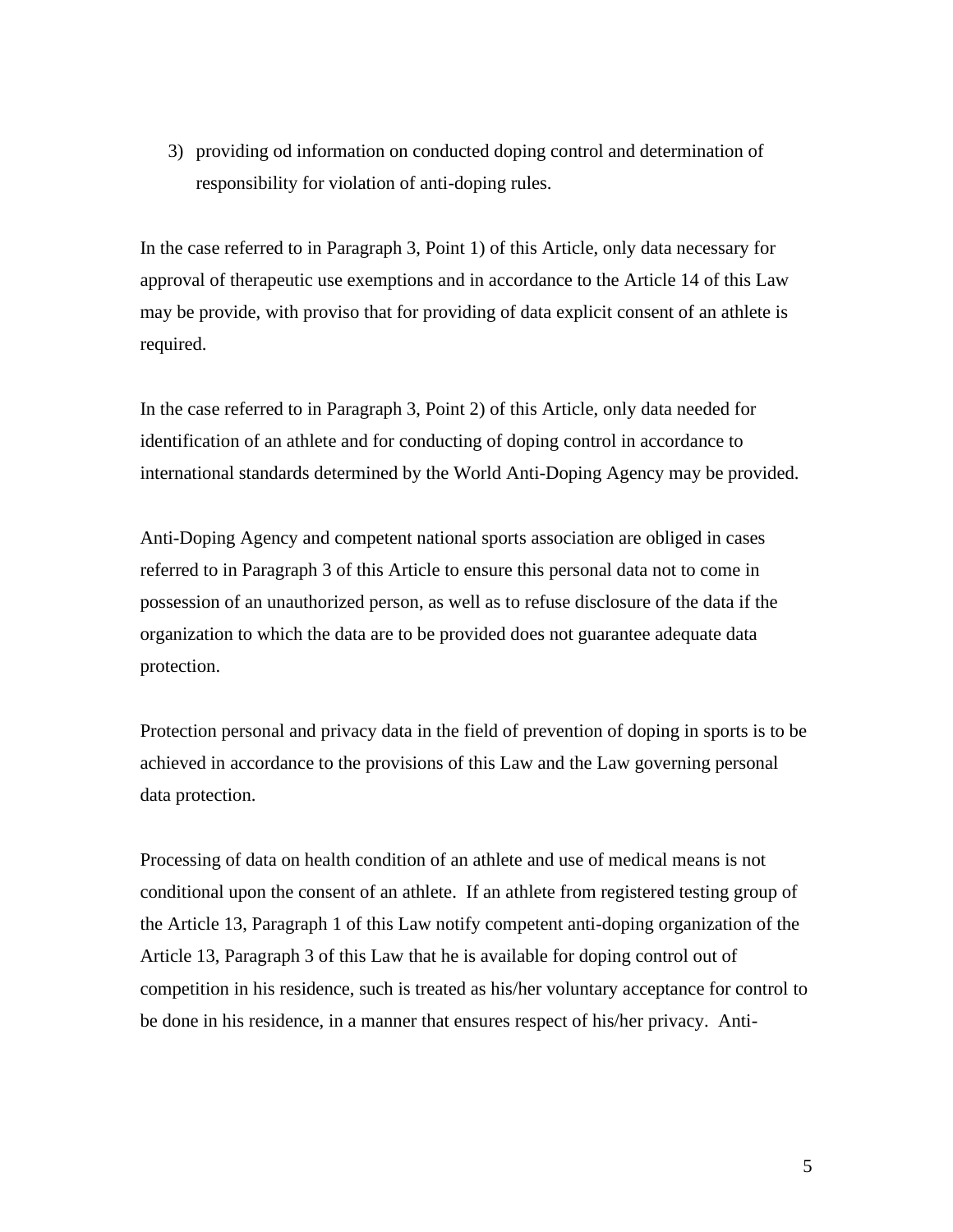Doping Agency and competent national sports association may declare identity of an athlete or other individual against the proceedings for violation of anti-doping rule is initiated only upon notification of an athlete or other individual on violation they are charged, as well as notification of the World Anti-Doping Agency and competent international sports association.

Anti-Doping Agency publishes on its web site identity of an athlete or other individual, unless it comes to a minor, for whom the violation of anti-doping rule is determined by the first instance court decision or by the final court decision, providing that such information is publicly available within a period of punishment, i.e., 30 days if such period is less than 30 days. With name and surname of the punished individual also data on branch of sport in which he/she is engaged, how he/she violated anti-doping rule, banned substance or method used and imposed measure.

Data from Paragraph 2 of this Article are kept for ten years.

## **Article 5**

Obligations determined by this Law are to be applied to all organizations in the field of sports with headquarters in the territory of the Republic of Serbia or are conducting activities in the territory of the Republic of Serbia.

Production and circulation of banned doping substances that comprise narcotics are conducted in accordance to the Law.

Obligations determined by this Law are to be applied accordingly on the doping of animals participating in sports competitions.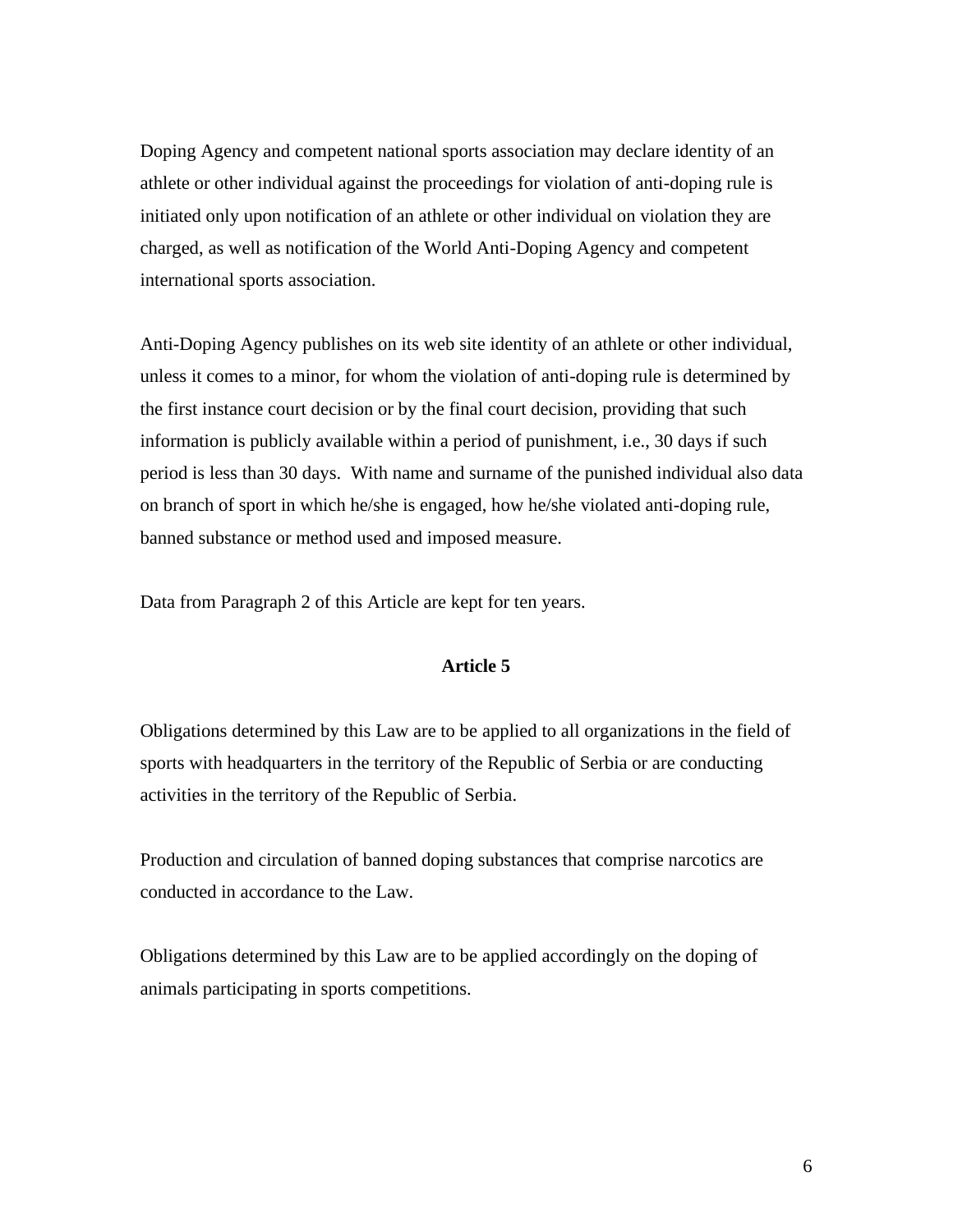# **II. MEASURES FOR PREVENTION OF DOPING IN SPORT**

#### **Article 6**

Athletes and other participants in carrying out of sport activities and operations, in the sense of this Law with which this field of sport is regulated, are obliged to allow and enable conducting of doping control, to disclose the identity of Athlete Support Person at the request of an Anti-Doping Agency or another authorized anti-doping organization, in accordance with Article 3, Paragraph 3 and Article 4, Paragraph 2 of this Law, and to know and act in accordance with the Anti-Doping rules of the Anti-Doping Agency and other authorized anti-doping organizations.

To the athlete who refuses, does not attend, avoids or makes doping control impossible, will be imposed a measure due to the violation of anti-doping rules in the same manner as if he/she turned positive at the doping test, and in case of such attempt, measure can be imposed even if the doping test gave negative result.

Athlete has to notify the physician who treats him/her about his/her obligation not to use doping substances and to make sure that any medical therapy received does not comprise doping substances.

Professional education and specialization of experts in sports in accordance to this Law with which this field of sport is regulated mandatory cover contents related to prevention of doping in sports.

#### **Article 7**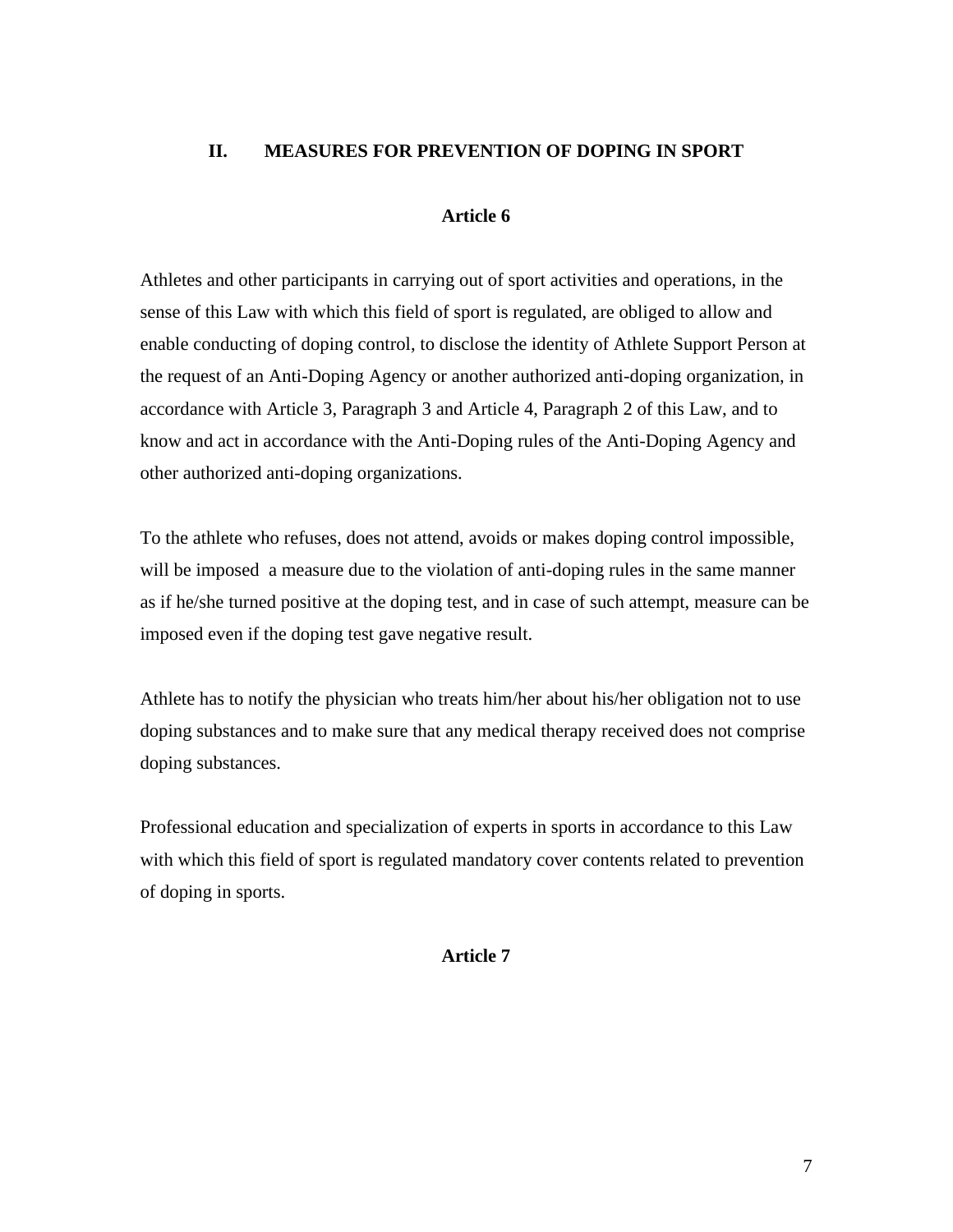Anti-Doping Agency regulates, determine, organize and conduct doping control at the sports competitions and out of sports competitions, except the ones that are to be conducted by other authorized anti-doping organization in accordance with the World Anti-Doping Code.

Rules of the Anti-Doping Agency must be in accordance to the Law on Ratification of the European Convention on Prevention of Doping in Sports ("Official Bulletin of the SFRY – International Contracts", no. 4/91), Law on Ratification of International Convention against Doping in Sports ("Official Bulletin of the Republic of Serbia – International Contracts", no. 38/09), the World Anti-Doping Code and International standards approved by the World Anti-Doping Agency.

Doping control is a process that comprises test distribution plan, selection of athletes to be tested, RTP and whereabouts, collecting and handling of samples, laboratory analysis, investigations and results management, hearings and appeals.

Doping control is to be organized and conducted in such manner that any possibilities of sample replacement or manipulation of any kind are to be made impossible.

Doping control can be organized either in-competition or out-of-competition, announced or non-announced.

Doping control is to be conducted by taking of samples of urine and blood or by application of any other authorized technique for detection of banned substances and methods.

Doping control or analysis of doping samples and related analytical data or information collected at doping control may be undertaken by an authorized organization referred to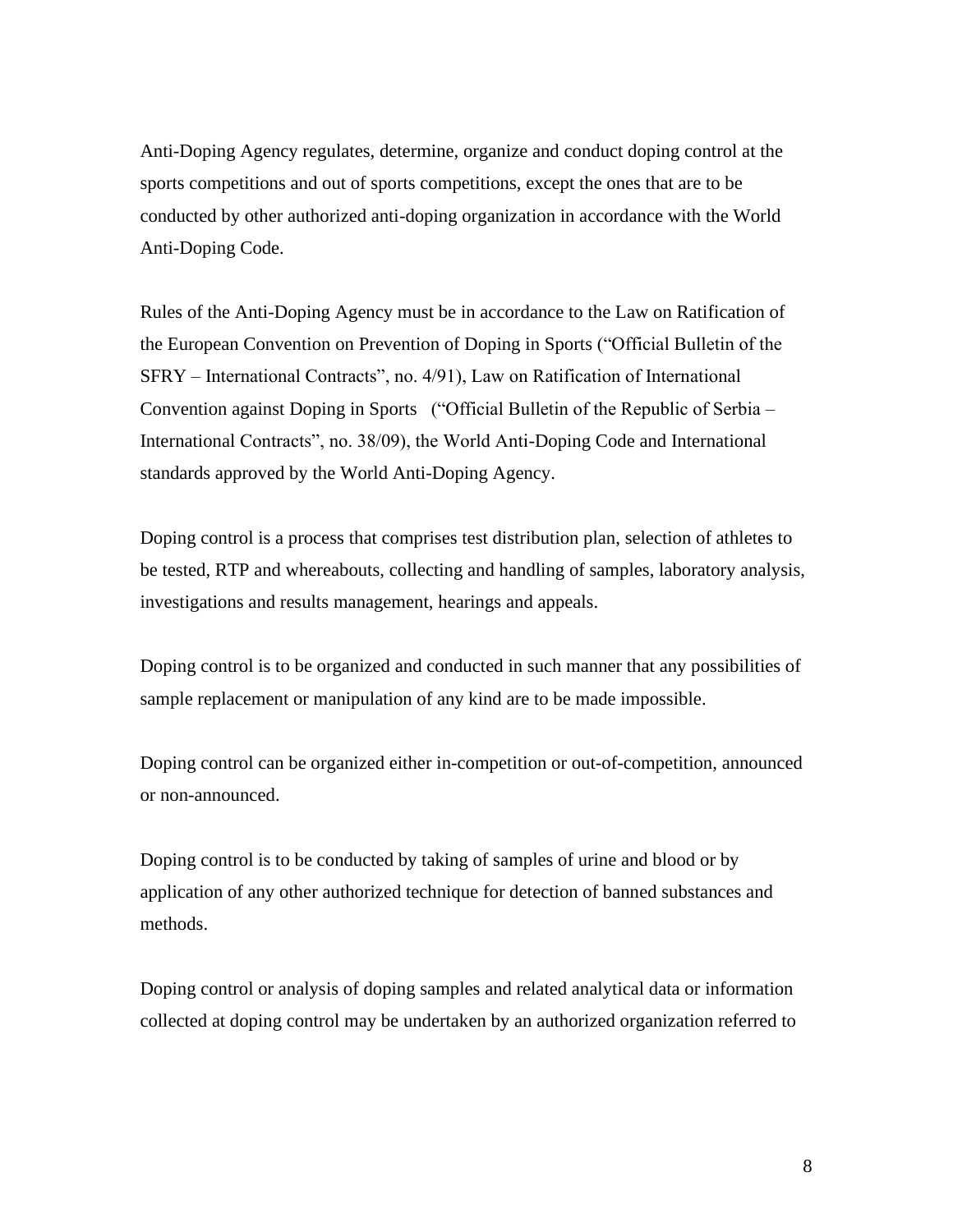in Article 4, Paragraph 1, and Article 9, Paragraph 1 of this Law for any legitimate antidoping purpose.

The Anti-Doping Agency may collect samples, at any time and at any place, from any Competitor Athlete or Recreational Athlete over which it has jurisdiction in accordance with this Law and the World Anti-Doping Code, including athletes who serve Period of Ineligibility, in accordance with International Standards approved by the World Anti-Doping Agency

#### **Article 8**

Doping control can be conducted only by the authorized and qualified controllers, i.e., by the person who possesses authorization card issued by the Anti-Doping Agency or recognized by the Agency as equivalent.

#### **Article 9**

Anti-Doping Agency appoints organization in which analysis of doping samples of athletes is to be conducted, i.e., of the animal participating in competition.

Organization that conducts doping analysis must possess valid homologation issued by the competent international body or organization (World Anti-Doping Agency), and in a process of doping control taken samples must be stored, handled and analyzed in accordance to the provisions of this Law and corresponding international standards approved by the World Anti-Doping Agency.

Election of organization from Paragraph 1 of this Law is to carried out in accordance to the Law with which public procurement is regulated.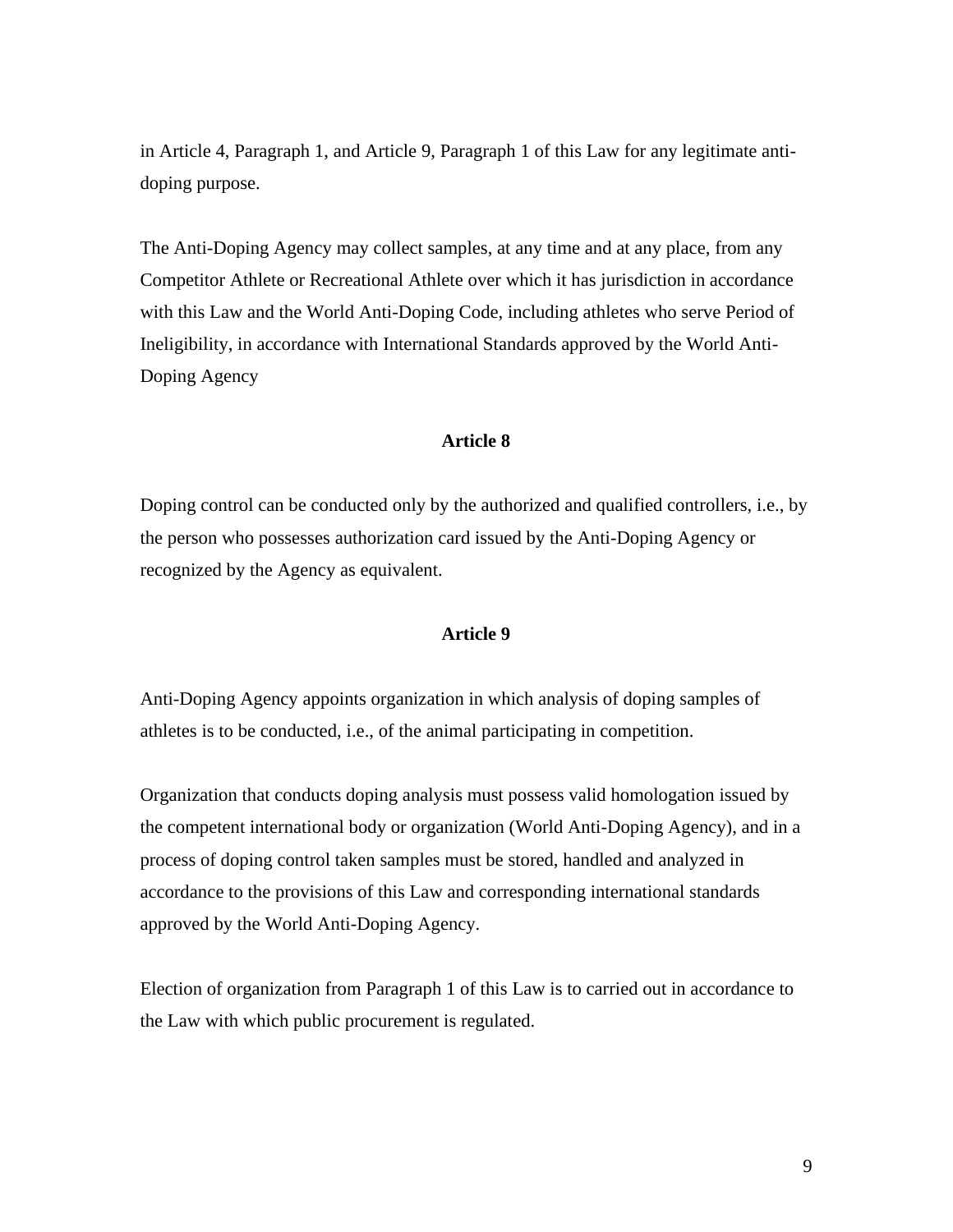# **Article 10**

National sports association from the Article 4 of this Law is obliged:

- 1) by sports rules to determine disciplinary measures and regulate a procedure for sentencing in cases of determined violation of anti-doping rule, in accordance to the Law and the rules of the Anti-Doping Agency referred to in Paragraph 7 of this Article, and to ensure that in the procedure of sentencing the individuals responsible for doping their personal dignity and right to appropriate legal protection are respected (respect of privacy, timely search, guaranteed right to make legal statement, fair, professional, Operationally Independent and impartial body that conducts hearing, right to legal representative on personal expense, inspection of evidence, filing an evidence, standards in respect of proving doping, on time information, on time, written and justified decision, right to appeal, etc.);
- 2) to ensure, within the scope of responsibilities of the association, for athletes, coaches and other individuals determined as responsible for doping to be sentenced by the appropriate disciplinary measures, in accordance with this Law and rules of the competent anti-doping agency;
- 3) not to recognize a sports result achieved by athlete under the influence of doping;
- 4) not to allow participation in the sports event to athlete, coach and other individuals within the competence of a national sports association, who has been sanctioned by measure due to the doping, or sentenced, in accordance to this Law, for the criminal offense or misdemeanor;
- 5) to issue a program of anti-doping activities and deliver it to the Anti-Doping Agency within 15 days;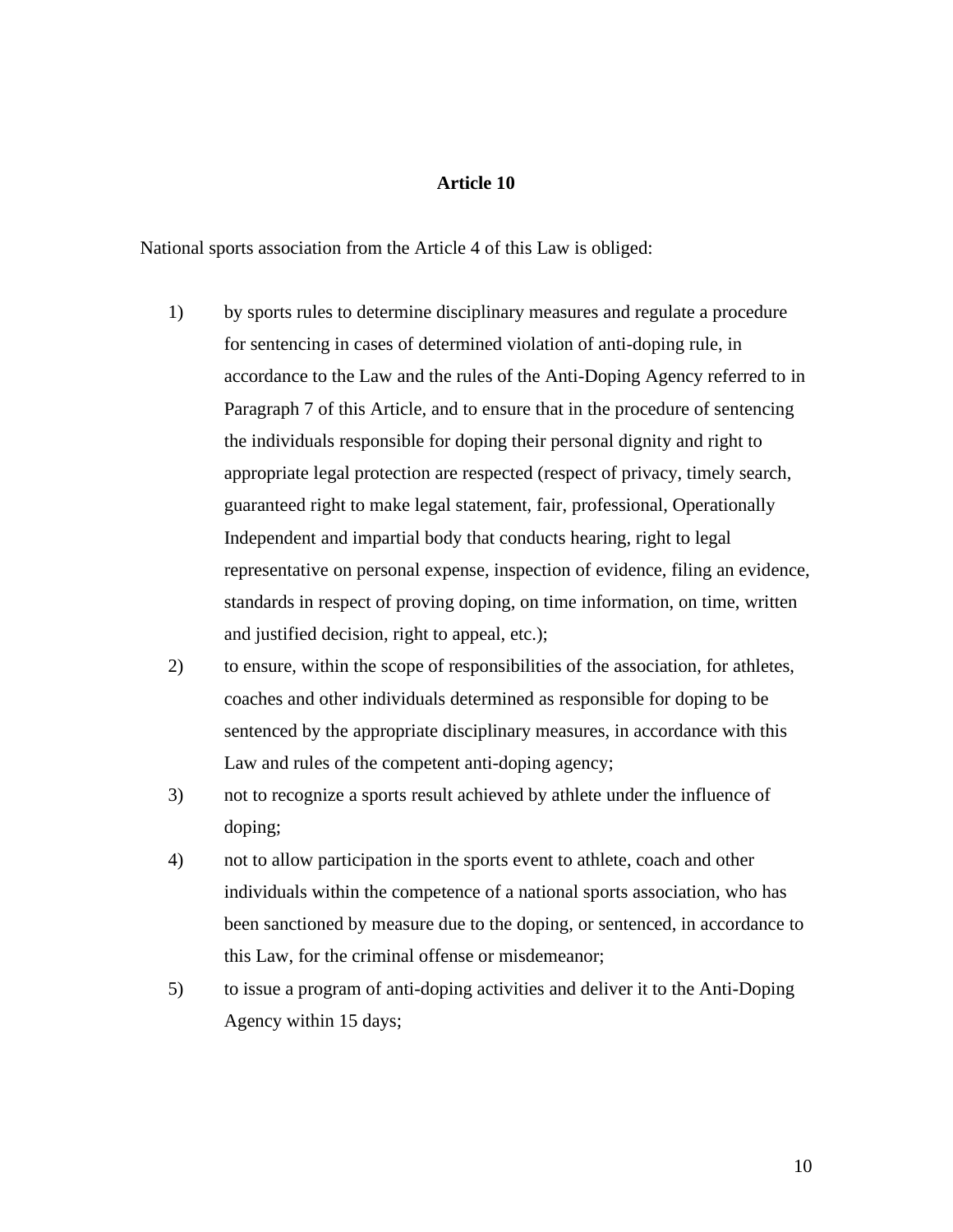- 6) To ensure constant individual medical monitoring of categorized athletes, and for this purpose to deliver necessary acts and take concrete measures;
- 7) by the appropriate general acts and in partnership with anti-doping agencies to ensure that members of the association, and especially sports experts and registered athletes of all ages continuously, and at least once per annum, notify and educate about current rules related to doping in sports and on adverse health effects when doping substances are used;
- 8) to ensure by sports rules that any person who is a member of the association or is otherwise under the competence of the association to respect, apply, support and implement measures to prevent doping in sporting in sport determined in accordance with this Law, and when it is determined that a certain person has not fulfilled such obligation, to take appropriate measures, which must include the possibilities of exclusion from certain future sports events or all sports events that take place in a certain period of time;
- 9) to determine responsible person or an appropriate sports expert for supervision over the process of carrying out measures for prevention of doping;
- 10) at least 21 days prior to the competition it is organizing, or that is under its control, report the competition to the Anti-Doping Agency, as well as at least until the end of current year deliver to the Andi-Doping Agency calendar of competitions for the next year;
- 11) at least once in six months to notify the Anti-Doping Agency about planning of training and preparation of top athletes and national teams;
- 12) to deny partially or fully financing of athletes, sport organizations and other individuals who do not comply with applicable anti-doping rules;
- 13) To control anti-doping programs of its members, as well conducting of such programs;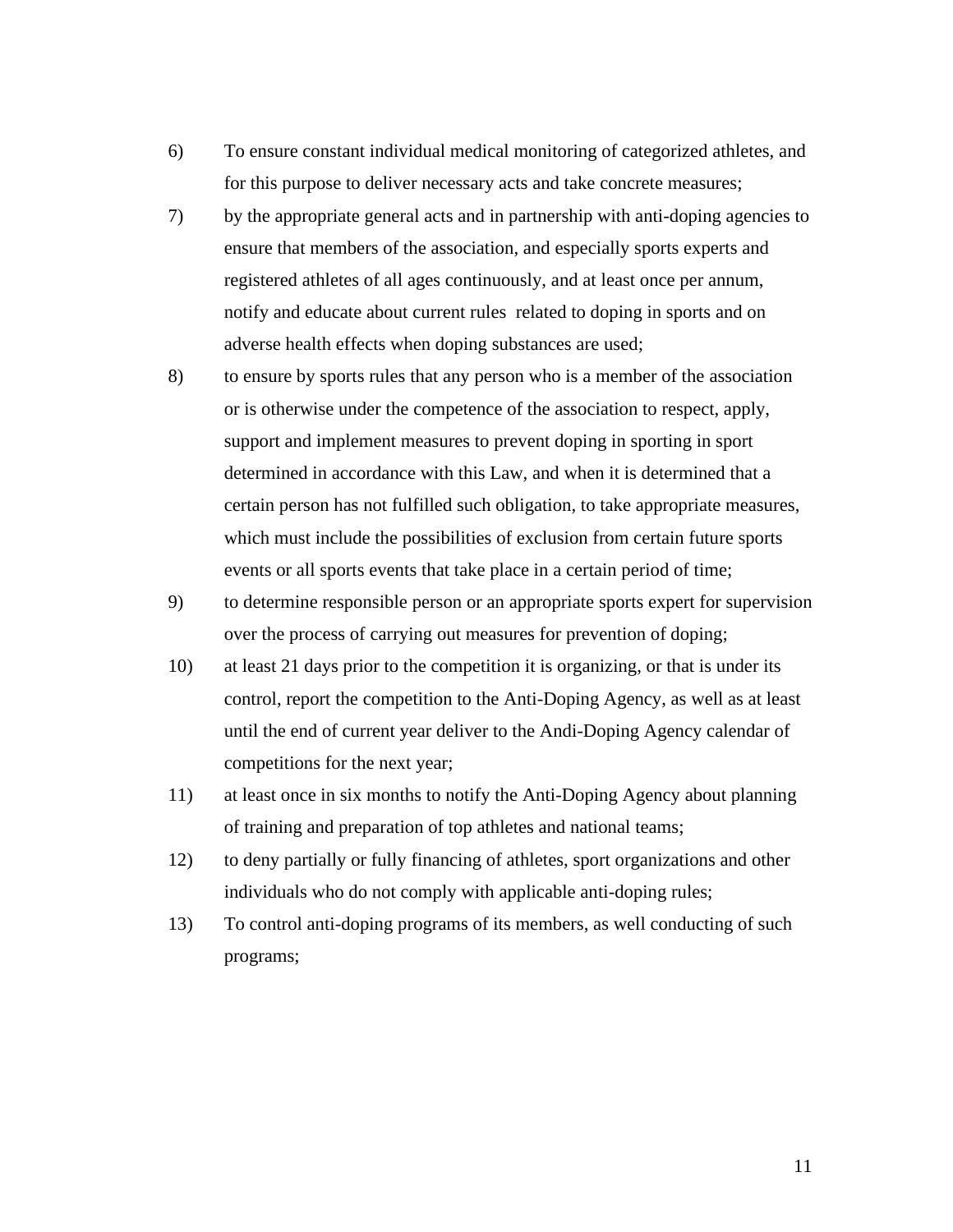- 14) at the end of year to notify ministry competent for sport affairs and the Anti-Doping Agency about taken measures for battle against the doping in that particular year;
- 15) in sports in which the animals are competing, to determine and conduct antidoping rules for animals that participate in such sport, all in accordance to the rules of the Anti-Doping Agency and competent international sports association;
- 16) not to allow conducting of any sport activity or any function within the competence of the association to individual who is, in accordance with this Law, sanctioned with measure for violation of anti-doping rule or criminal offence or misdemeanor, for the duration of measure, i.e., sanction;
- 17) to bear the costs of Out-of-Competitions and In-Competitions doping controls organized over athletes who are under the jurisdiction of the association, in accordance with this Law and Test Distribution Plan adopted by the Anti-Doping Agency;
- 18) to promote the values of sport ethics, fair play and health of athletes;
- 19) to report to the Anti-Doping Agency and the competent International Sports Federation any information indicating an infringement or in connection with a violation of the anti-doping rules and to cooperate with the Anti-Doping Agency and another authorized anti-doping organization in investigating;
- 20) to require its members to report all information that indicates or relates to antidoping rules violations and to cooperate in investigations carried out by the Anti-Doping Agency or any other authorized anti-doping organization authorized to investigate;
- 21) to adopt the Rules for the protection of persons referred to in Article 3, Paragraph 1, Point 11) of this Law;
- 22) to notify Anti-Doping Agency and athletes, or other persons to which the decision applies, of any decision made in the results management process;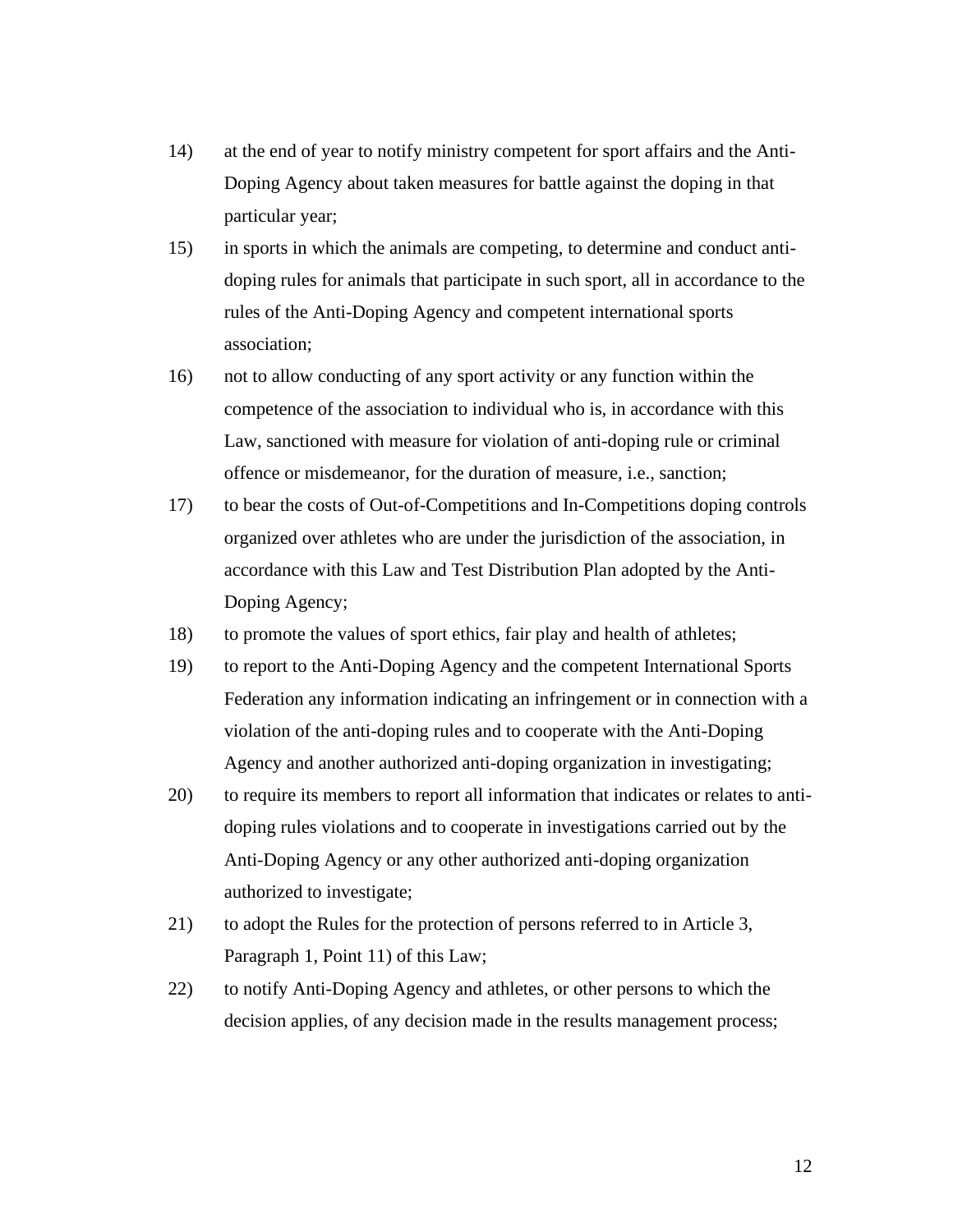23) to respect and apply the measures adopted by the Anti-Doping Agency in accordance with Paragraph 8 of this Article.

Competent national sports association which does not respect obligations from the Paragraph 1 of this Article cannot receive funds obtained from public revenues.

The provisions of Paragraph 1, Points 1), 2), 3), 4), 5), 7), 8), 9), 12), 13), 16), 19), 20), 21) and 23) and Paragraph 2 of this Article shall accordingly be applied to other sports associations, sports federations, sports organizations and professional sports affiliations.

Sport rules of national sports associations of Paragraph 1, Point 1) of this Article must be in accordance to the regulations of the World Anti-Doping Code and competent international sports associations.

The Anti-Doping Agency shall decide on the appeal to the measure from Paragraph 1, Point 2) of this article imposed by national sports association, except if in accordance to the Law competence of international sports arbitration is determined, i.e., contracted.

In case that competent national sports association does not impose measuer of Paragraph 1, Point 2) of this Article within four months from filing of the report for made violation of anti-doping rule, responsibility of an individual who made such violation of antidoping rule is to be determined by the Anti-Doping Agency.

The Anti-Doping Agency issues Rules on harmonizing the anti-doping activities of the Anti-Doping Agency and the competent national sports association established in Paragraph 1 of this Article with the World Anti-Doping Code and this Law.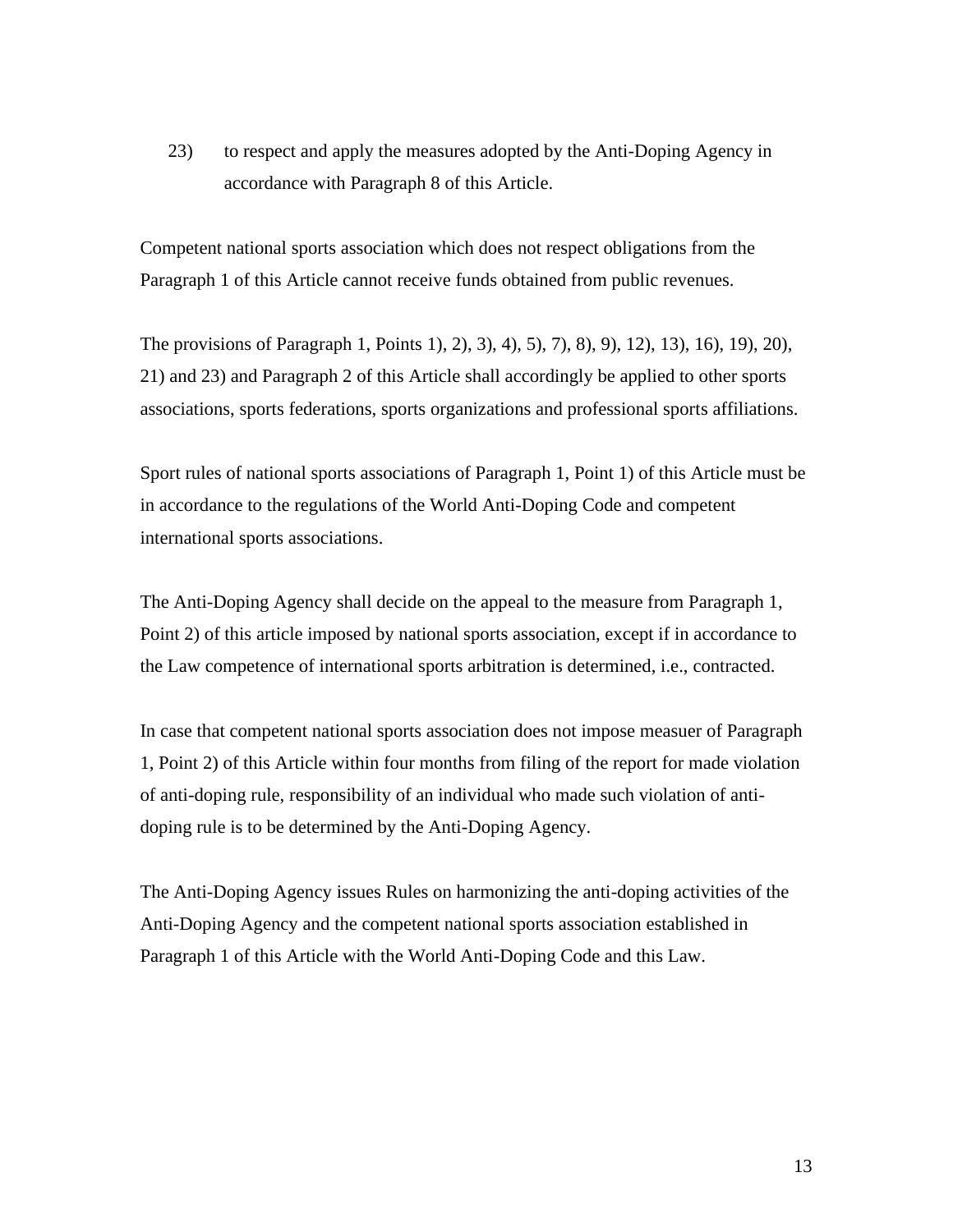When the Anti-Doping Agency determines that the competent national sports association or other organization in the field of sport referred to in Paragraph 3 of this Article has not complied its rules with the World Anti-Doping Code and this Law or has not applied them or is not complied with them, may take measures against this organization as determined by this Law, the World Anti-Doping Code and the Rules referred to in Paragraph 7 of this Article.

#### **Article 11**

Competent sports association is obliged to, within 15 days from the date of entry into force of sports rules with which the measures for prevention of doping in sports of the Article 10, Paragraph 1 of this Law are determined, i.e., amendments and supplements thereof, deliver a copy of this rules to the Ministry authorized for sport affairs and to the Anti-Doping Agency.

## **Article 12**

Competent national sports association, sports organization responsible for league sports competition, organizer of sports competition, i.e., athlete participant of sports competition may propose to the Anti-Doping Agency to carry out the particular in-competition or outof-competition control of certain teams, training groups or individual athletes with bearing costs for such doping control.

#### **Article 13**

Subjects to the out-of-competition control are athletes who are designated as Olympic candidates, top athletes and other categorized athletes, athletes of an international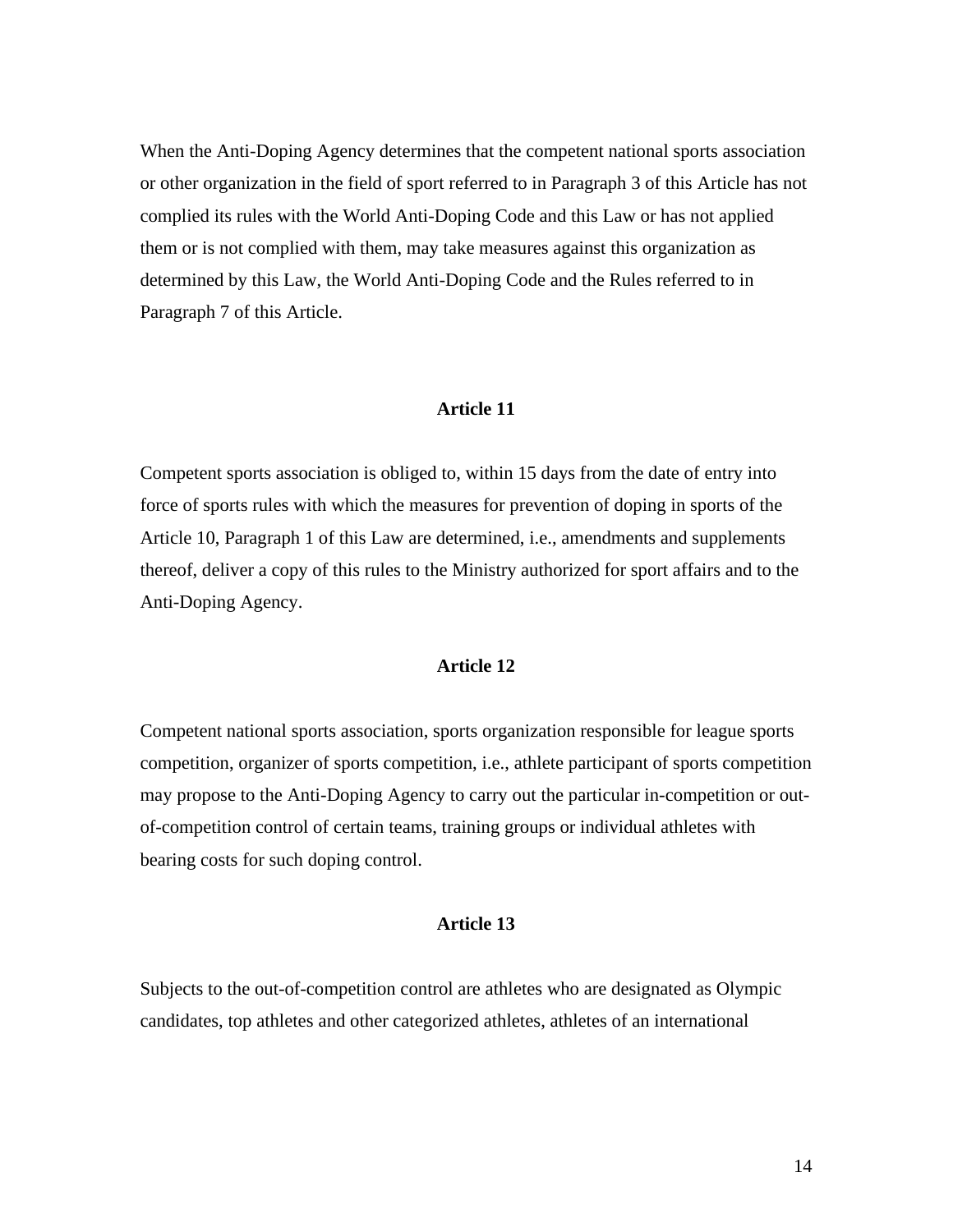ranking, athletes who wish to continue sports career after expiry of ban to participate in competition due to the doping, as well as other categories of athletes determined by the Anti-Doping Agency (registered testing pool).

Out-of-competition control is to be carried out:

- 1) on the basis of a periodical plan of control;
- 2) on the basis of the special resolution issued by the Anti-Doping Agency;
- 3) on official request of the Ministry competent for sports affairs;
- 4) on the justified proposal of an athlete, his/her sports organization or competent national sports association, with bearing costs of doping control.

Athletes who are subjected to out-of-competition control in accordance to the Paragraph 1 of this Article, are obliged to notify on a regular basis the Anti-Doping Agency and the authorized person in competent national sports association on any change of residence and time and place of training, all in accordance to regulations of the Anti-Doping Agency of Article 7, Paragraph 1 of this Law.

All participants in doping control are obliged to keep as confidential gathered data from the paragraph 3 of this Article and can use it for the purpose of planning, coordinating and carrying out of testing only.

## **Article 14**

Physician who, during the examination of an athlete for the purpose of issuing sports medical report, i.e., determination of general and special medical fitness for sports activities and participation in competitions, in accordance to the Law regulating the field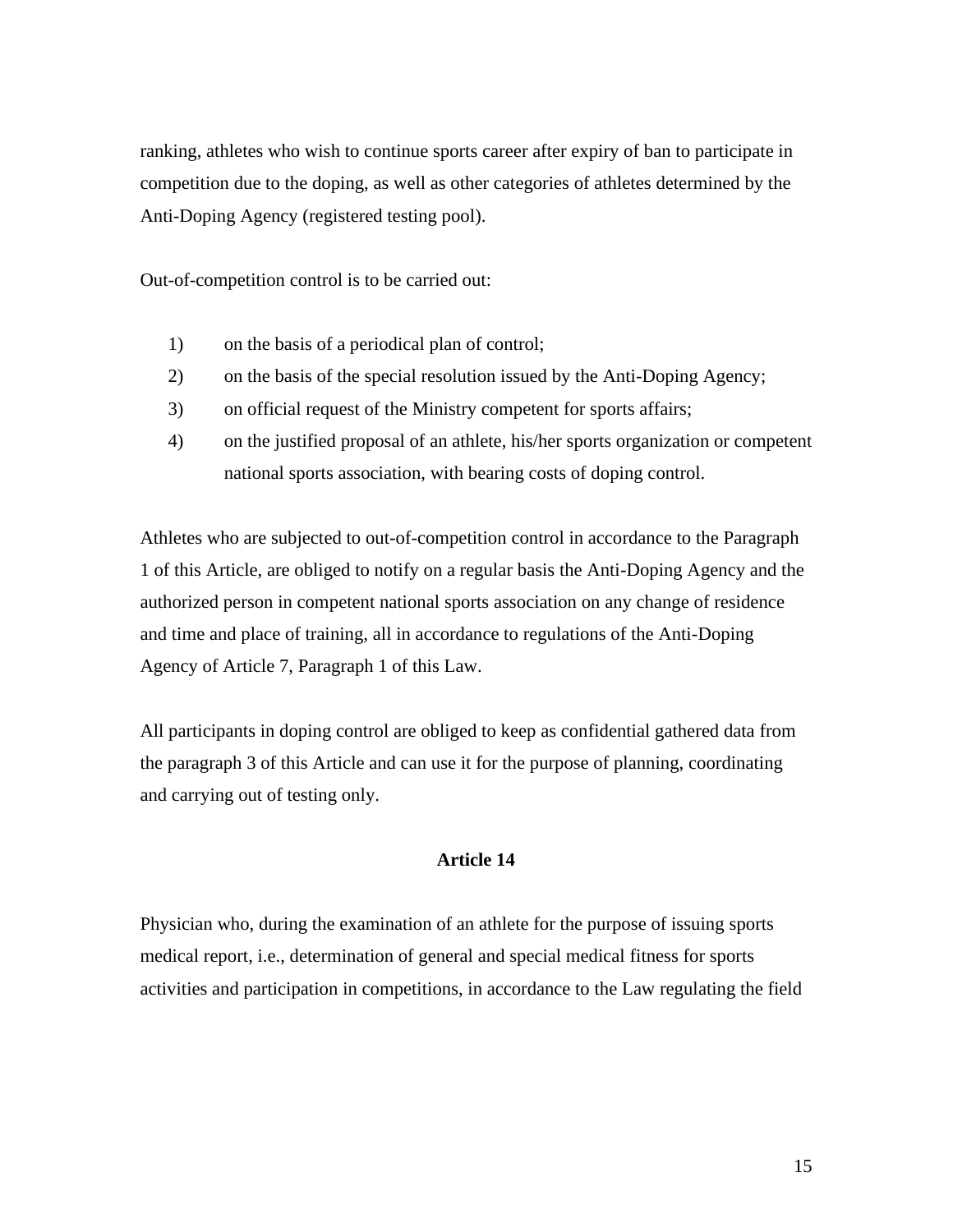of sports, finds suspicious that an athlete has been using doping substances, is obliged to notify the Anti-Doping Agency about it.

Physician who prescribes to athlete banned doping substances for the purpose of treatment is obliged to inform the athlete about it if he/she advised about his/her sports activites.

# **Article 15**

Athlete can request from the Anti-Doping Agency to exempt him/her from ban to use doping substances, in case that there is a obvious and necessary medical need.

Anti-Doping Agency determines rules for granting of therapeutic use exemptions, in accordance to the International standards for process of granting of therapeutic use exemptions approved by the World Anti-Doping Agency.

The Anti-Doping Agency makes a decision on granting of therapeutic use exemptions in accordance to International standards of Paragraph 2 of this Article.

## **Article 16**

Disciplinary measures to be imposed due to the violation of anti-doping rules, violations of measures due to violation of anti-doping rules and non-compliance with obligations established by this Law and the World Anti-Doping Code, are the following:

- 1) disqualification of sport results;
- 2) temporary suspension;
- 3) ban to participate in-competition;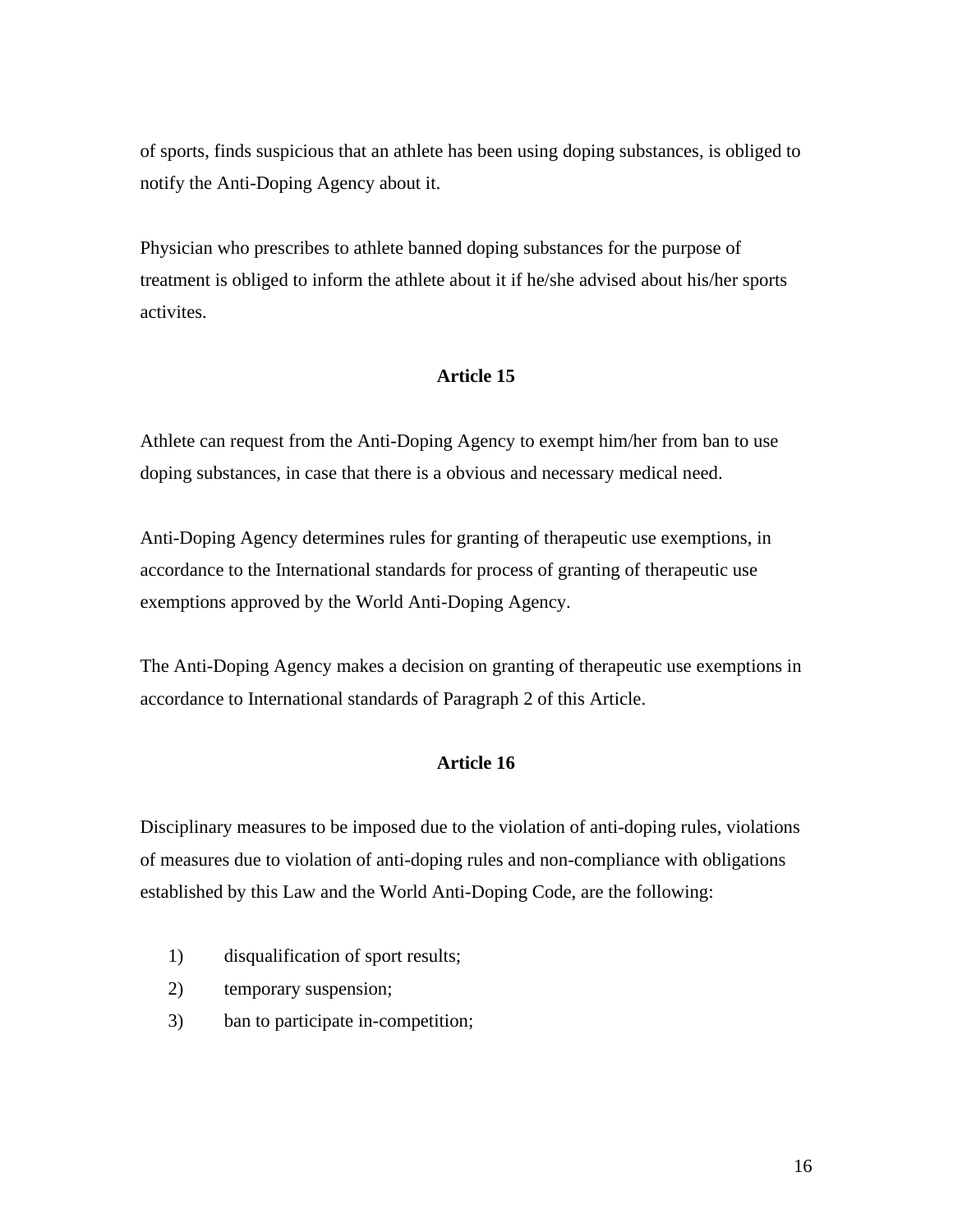- 4) ban to perform functions in the field of sports;
- 5) other measures determined by the World Anti-Doping Code and sports rules of competent national and international sports associations.

Disciplinary measures referred to in Paragraph 1 of this Article are imposed in accordance with this Law, sports rules of the competent national and international sports associations and Anti-Doping Agency Rules referred to in Article 10, Paragraph 7 of this Law.

Measures of Paragraph 1, Points 3)-5) of this Article are not going to be imposed if an individual accused for violation of anti-doping rule proves that he/she is not guilty, i.e., that there was no intent or negligence in his/her conduct.

# **Article 17**

No individual sanctioned with measure for violation of anti-doping rule cannot, for the duration of imposed measure, participate in any capacity in any sport, sports manifestation or in activities (except in the authorized programs of anti-doping education and rehabilitation) under the jurisdiction of authorized anti-doping organizations, as well as in the ones organized or allowed to be organized in the field of sports in the Republic of Serbia, except if it is differently determined by regulations of the World Anti-Doping Code and competent international sports associations.

Ban from Paragraph 1 of this Article includes also ban to conduct any other activity, i.e., function or membership in working bodies of organizations in the field of sports in the Republic of Serbia.

## **Article 18**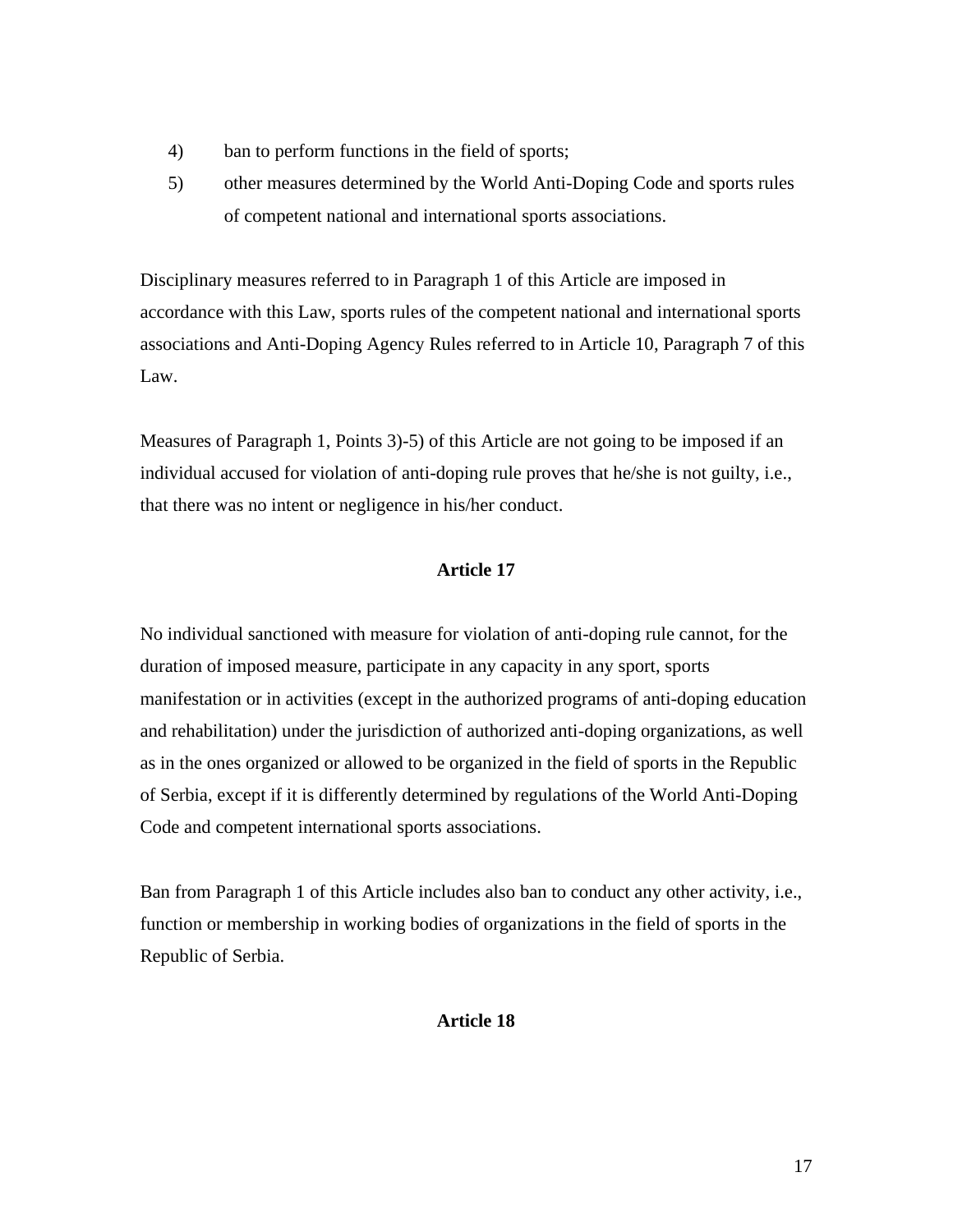Persons for which is determined that they are responsible for doping are liable for the damage occurred towards other persons in accordance to the general rules of liability for damage.

#### **Article 19**

Athlete or expert in the field of sports, for whom is determined that he/she is responsible for doping, over the period of duration of the measure lose status belonging to him/her in accordance to the national categorization of athletes, i.e., national categorization of experts in the Field of Sports.

#### **III. ANTI-DOPING AGENCY**

## **Article 20**

Anti-Doping Agency operates as an institution, in accordance with the regulations of public services, unless this Law provides otherwise.

Funding for the work of Anti-Doping Agency is provided from:

- 1) the budget of the Republic of Serbia;
- 2) donations, contributions and sponsorships of domestic and foreign legal entities and individuals;
- 3) other sources, in accordance to the Law.

#### **Article 21**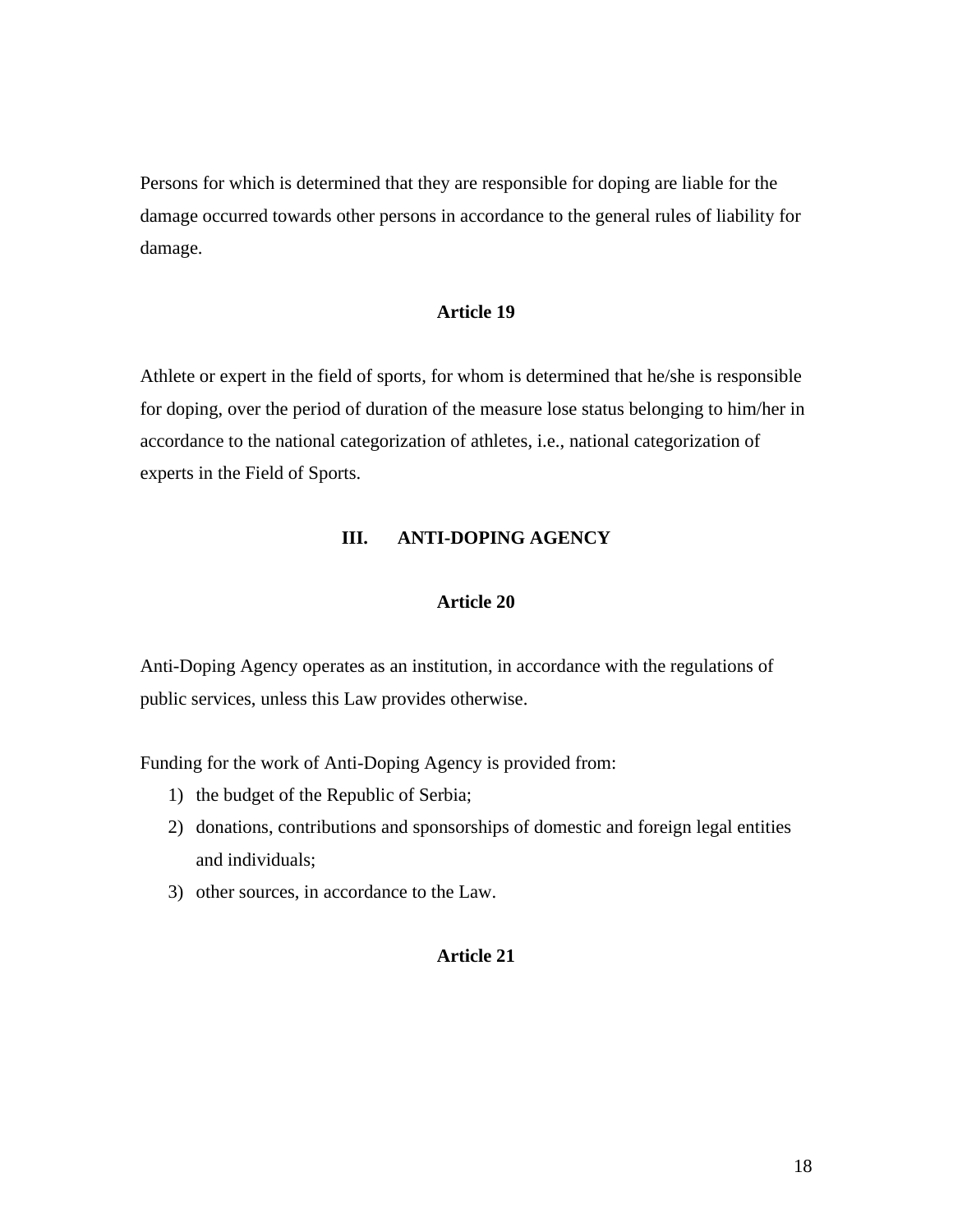Anti-Doping Agency conducts sports activities related to prevention of doping in sports, in particular:

- 1) takes measures to reduce doping in sports and, on a long term basis, elimination from sports;
- 2) explains what certain term related to the problem of doping in sports means;
- 3) ensures the provision of necessary equipment for the analysis of doping samples and required means for doping control;
- 4) implements insight in organization and carrying out of doping control at international competitions held in the Republic of Serbia;
- 5) determines annual plan of doping control that has to be carried out;
- 6) issues the official bulletin;
- 7) implements international professional cooperation with regard to the issues related to prevention of doping in sports and concludes agreements on testing;
- 8) implements cooperation with government and non-government organizations as interested parties in relation to prevention of doping in sports and damaging health of athletes by use of doping;
- 9) organizes educational and other campaigns against doping in sports;
- 10) informs public on activities undertaken against doping in sports, including organization of Internet presentation (website) at which general acts and decisions issued by bodies of the Anti-Doping Agency are published;
- 11) gives recommendations and advices for undertaking measures by the state authorities and organizations in the field of sports for the purpose of prevention doping in sports;
- 12) organizes researches, consultations, seminars, round tables and issues publications on matter related to the battle against doping in sport;
- 13) follows up and gathers information related to legal and other measures that are taking place in other countries and international organizations in order to battle doping in sports;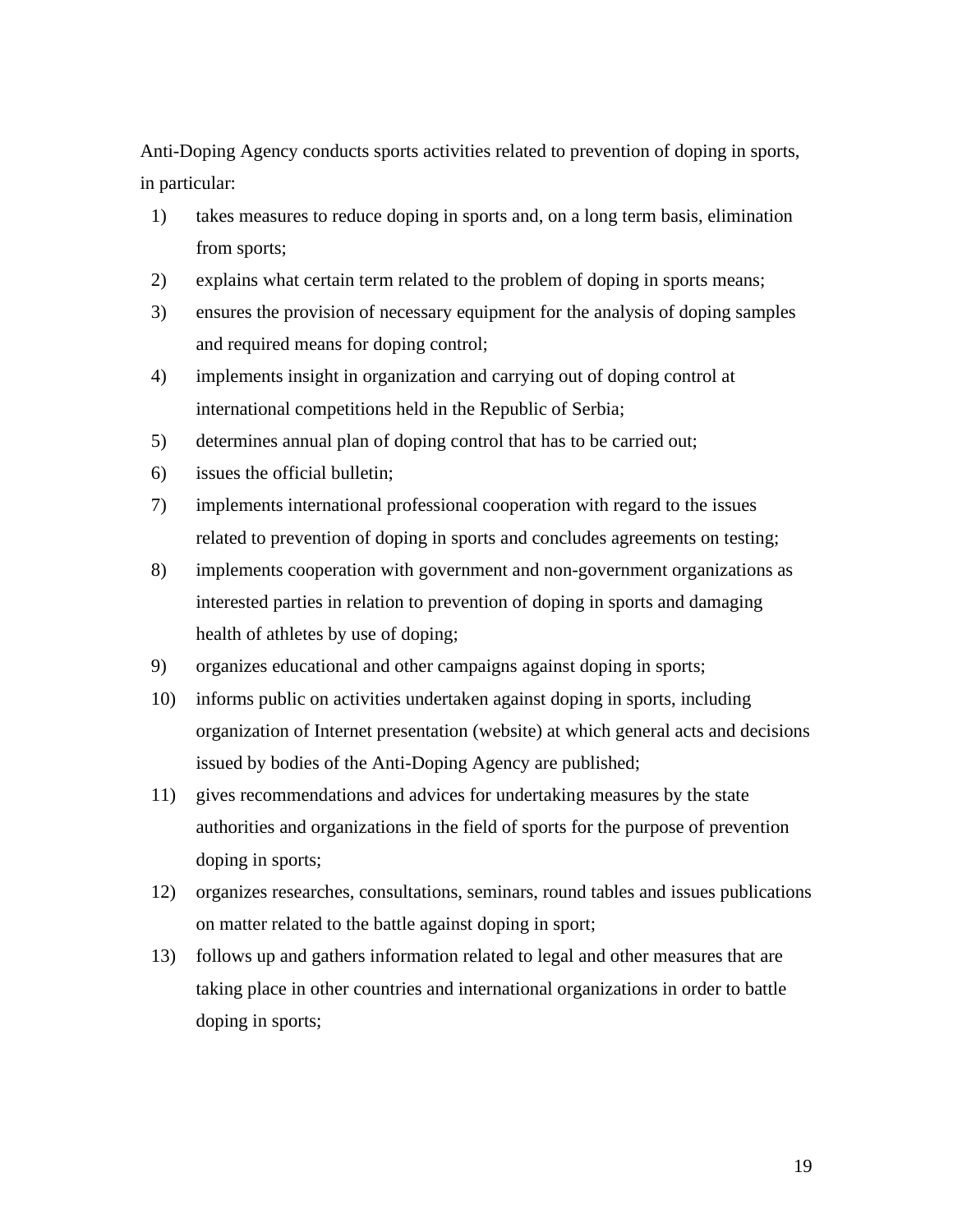- 14) follows up and gathers information on measures taken by the state authorities and organizations in the field of sports in order to battle doping in sports;
- 15) determines appearance of a stamp with sign "DOPING FREE" that is to be put on tested products containing food supplements, and procedure for issuing of such stamp, as entrusted job;
- 16) conducts other activities and undertakes other measures related to the prevention of doping in sports, which are, in accordance with the World Anti-Doping Code, under the competence of the national anti-doping organization.

Procurement of means for doping control from Paragraph 1, Point 3) of this Article is conducted in accordance to the Law that regulates such public procurements.

For public service of doping control, conducting of procedure for determination of responsibility for violation of anti-doping rule and issuance of stamp with sign "DOPING FREE", user of such services pays fee to the Anti-Doping Agency, all in accordance to the Law.

Sports activities referred to in Paragraph 1 of this Article are performed in accordance with the Law and the World Anti-Doping Code.

## **Article 22**

Anti-Doping Agency establishes, at least on annual basis, the List of Banned Doping Substances for Athletes and the List of Banned Doping Substances for Animals (reference list of banned pharmacological classes of doping substances and doping methods), in accordance to the European Convention on Prevention of Doping in Sports and to the international standards for the list of prohibited doping substances approved by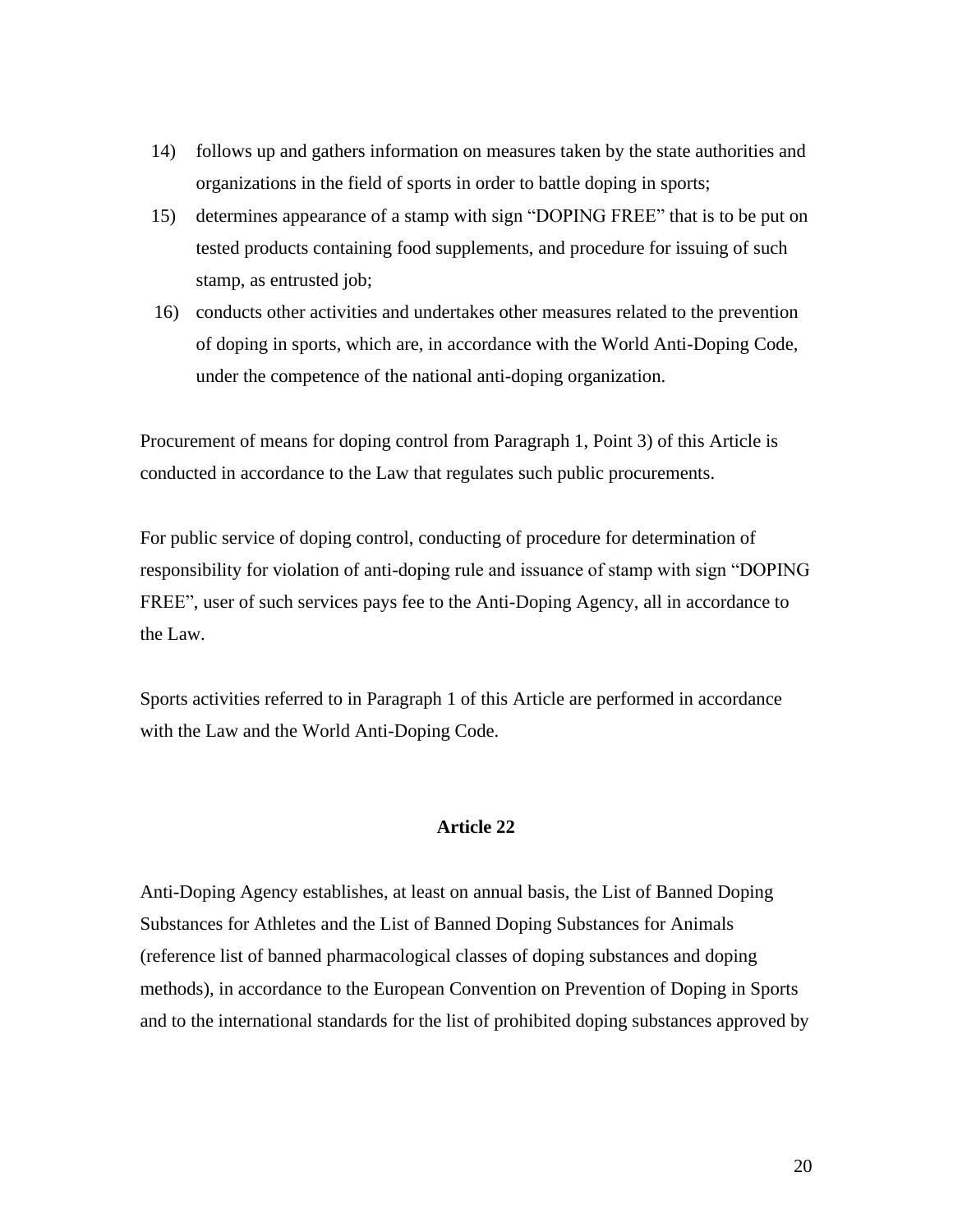the World Anti-Doping Agency and sport regulations of competent international sports associations in the field of sport where animals are participants.

The List of Prohibited Doping Substances is to be published in the "Official Bulletin of the Republic of Serbia".

Anti-Doping Agency conducts operations from the paragraph 1 of this Article as entrusted.

## **Article 23**

Bodies of the Anti-Doping Agency are: Managing Board and Director.

Members of the Managing Board and Director, as well as members of the Anti-Doping Board are appointed for the period of four years.

# **Article 24**

Managing Board of the Anti-Doping Agency has 15 members, appointed as follows:

- 1) Five members appointed by the minister authorized for the affairs in the field of sports;
- 2) Two members appointed by the minister authorized for the affairs in the field of health care;
- 3) Three members appointed by the Olympic Committee of Serbia;
- 4) Two members appointed by the Sports Federation of Serbia;
- 5) One member appointed by the Supreme Court of Serbia;
- 6) Two members appointed by the Paralympic Committee of Serbia.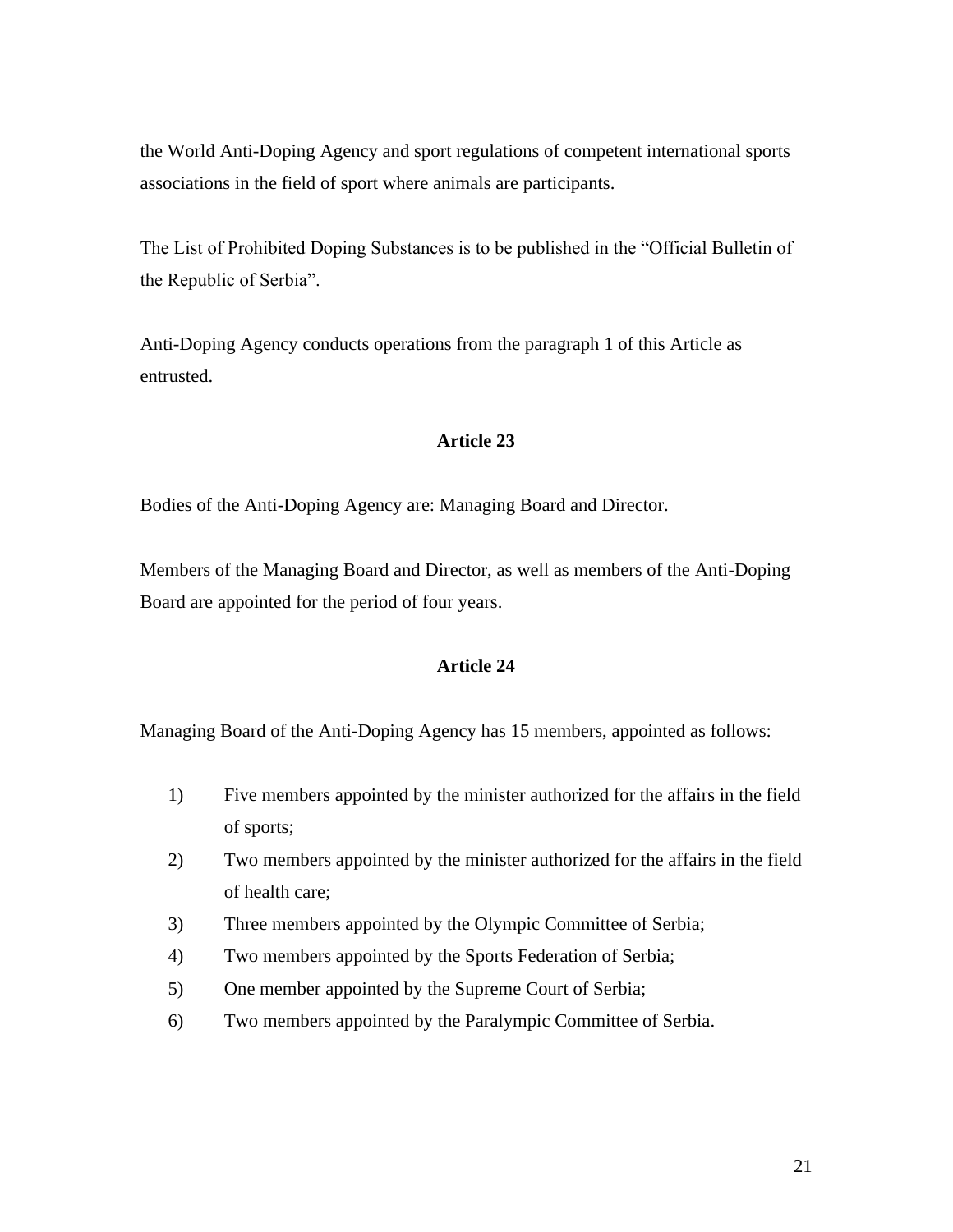Members of the Managing Board elect the President among themselves, in accordance to the Statute.

Members of the Managing Board are to be appointed exclusively from the list of top athletes and distinguished experts in profession significant for prevention of doping in sports (experts in the field of sport medicine, toxicology and pharmacology, legal experts for the problem of doping and law in sports, experts in the field of clinical biochemistry, experts in the field of biomechanics, first class sport experts) and performing the activities of the Anti - Doping Agency.

The Managing Board may make a decision if majority out of total number of members attends the session.

The Managing Board makes a decision by majority of votes out of the total number of members.

## **Article 25**

The Managing Board:

- 1) passes a Statute of the Anti-Doping Agency;
- 2) enacts business plan;
- 3) enacts annual program of conducting doping control;
- 4) adopts financial plan;
- 5) adopts business report;
- 6) adopts annual financial statement;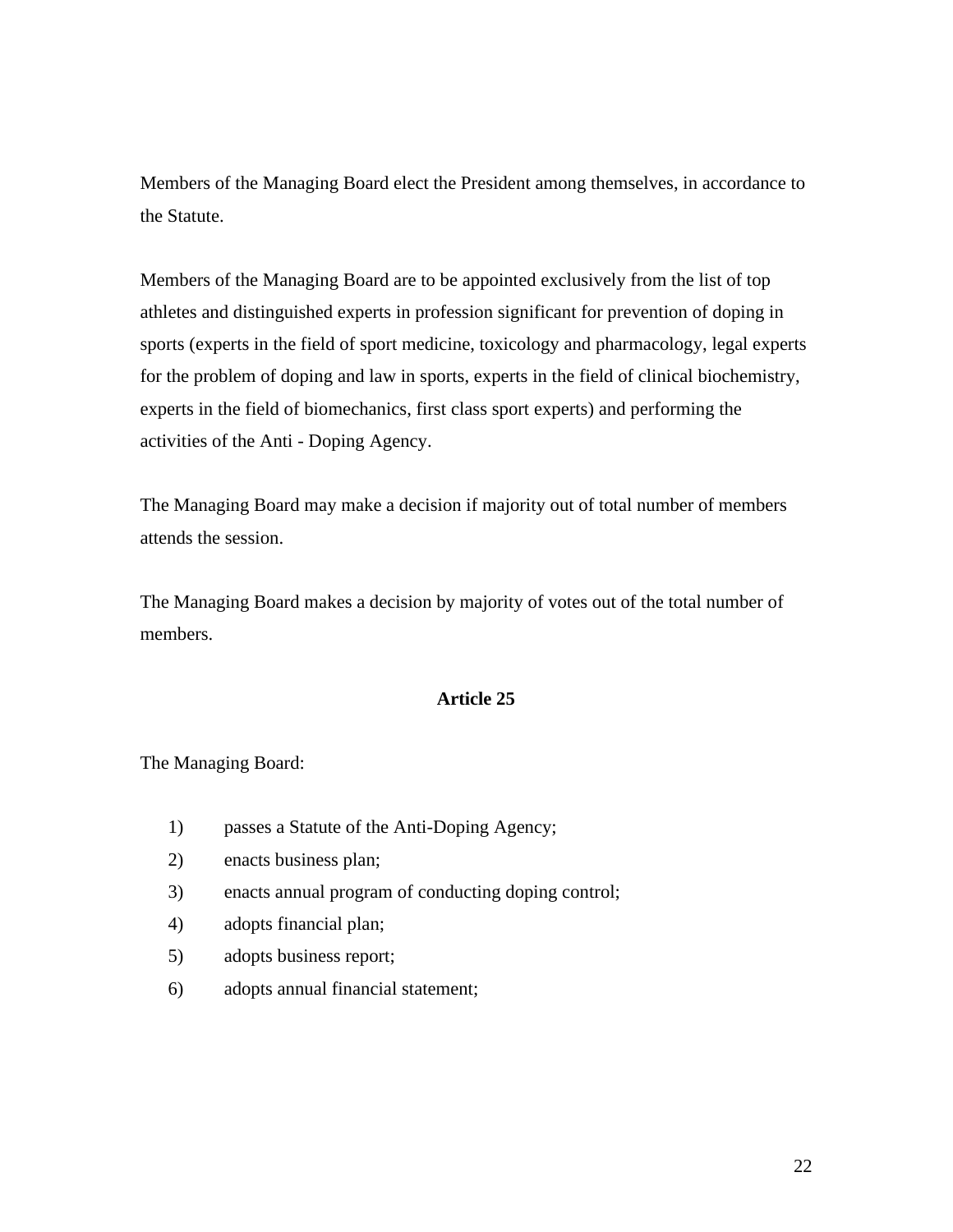- 7) determines organizations in which the analysis of doping samples is going to be carried out;
- 8) appoints the professionals authorized for carrying out doping control (doping controllers);
- 9) establishes the List of Banned Doping Substances for Athletes and the List of Banned Doping Substances for Animals;
- *10) – deleted -*
- 11) determines amount of fees from the Article 21, Paragraph 3 of this Law, all in accordance to the law;
- 12) delivers general acts;
- 13) delivers operating procedure;
- 14) delivers act on internal organization and systematization of positions;
- 15) appoints the Director of Anti-Doping Agency;
- 16) conducts other affairs determined by the law and statute.

Decisions from the paragraph 1, points 1), 4), and 6) of this Article are to be delivered with prior approval from the ministry competent for the affairs in the field of sports.

# **Article 26**

Liability for anti-doping rules violations, violation of measures imposed for anti-doping rules violations and for non-compliance with obligations established by an authorized anti-doping organization in accordance with this Law and the World Anti-Doping Code shall be determined by the Anti-Doping Board (hereinafter: Anti-Doping Board) and competent national sports association, unless otherwise provided by this Law or the World Anti-Doping Code.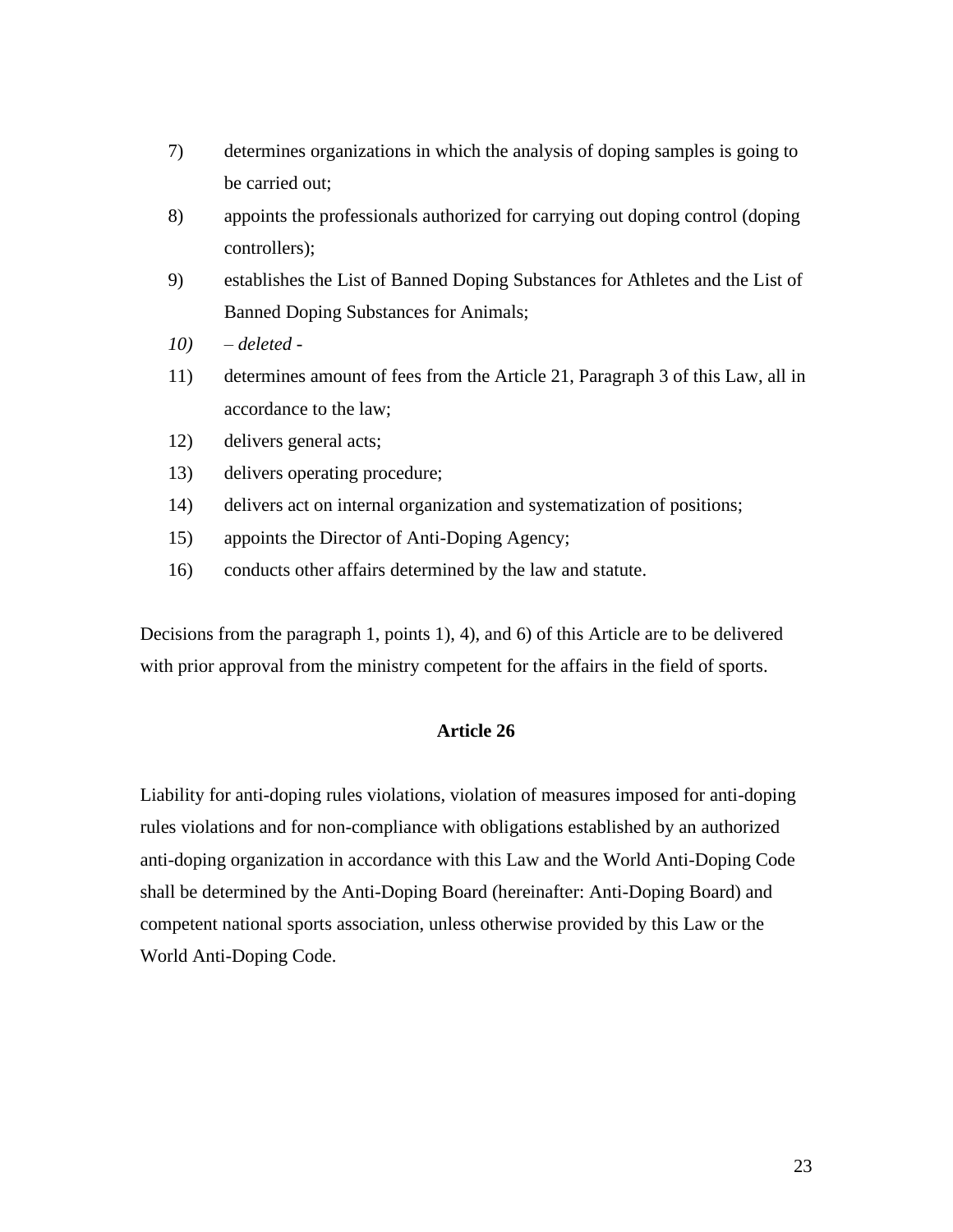A dispute regarding the determination of liability referred to in Paragraph 1 of this Article may also be the subject of Court of Arbitration for Sport in cases determined by the World Anti-Doping Code and the sports rules of the competent international sports federation.

By agreement of the Anti-Doping Agency, the Olympic Committee of Serbia, the Paralympic Committee of Serbia and the Sports Federation of Serbia, the final settlement of the dispute regarding the determination of liability referred to in Paragraph 1 of this Article may be entrusted to Permanent Sports Arbitration Court For Arbitral Settlement Of Disputes In Sports from Article 53, Paragraph 7 of the Law on Sports ("Official Gazette of RS", No. 10/16).

The Anti-Doping Board is a professional working body formed at the Anti-Doping Agency for decision-making, in an impartial and fair manner, on appeals against first instance decisions of disciplinary bodies of competent national sports associations on anti-doping rule violations, as well as for first instance decisions on anti-doping rule violations, violation of the imposed measures due to anti-doping rule violations and noncompliance with the obligations established by the World Anti-Doping Code, in cases determined by this Law and the World Anti-Doping Code.

The Anti-Doping Board is operationally and institutionally independent in making decisions from the Anti-Doping Agency or any third party.

The Anti-Doping Board has a president and eight members, who are appointed for a renewable term of four years, from among prominent experts in the areas referred to in Article 24, Paragraph 3 of this Law.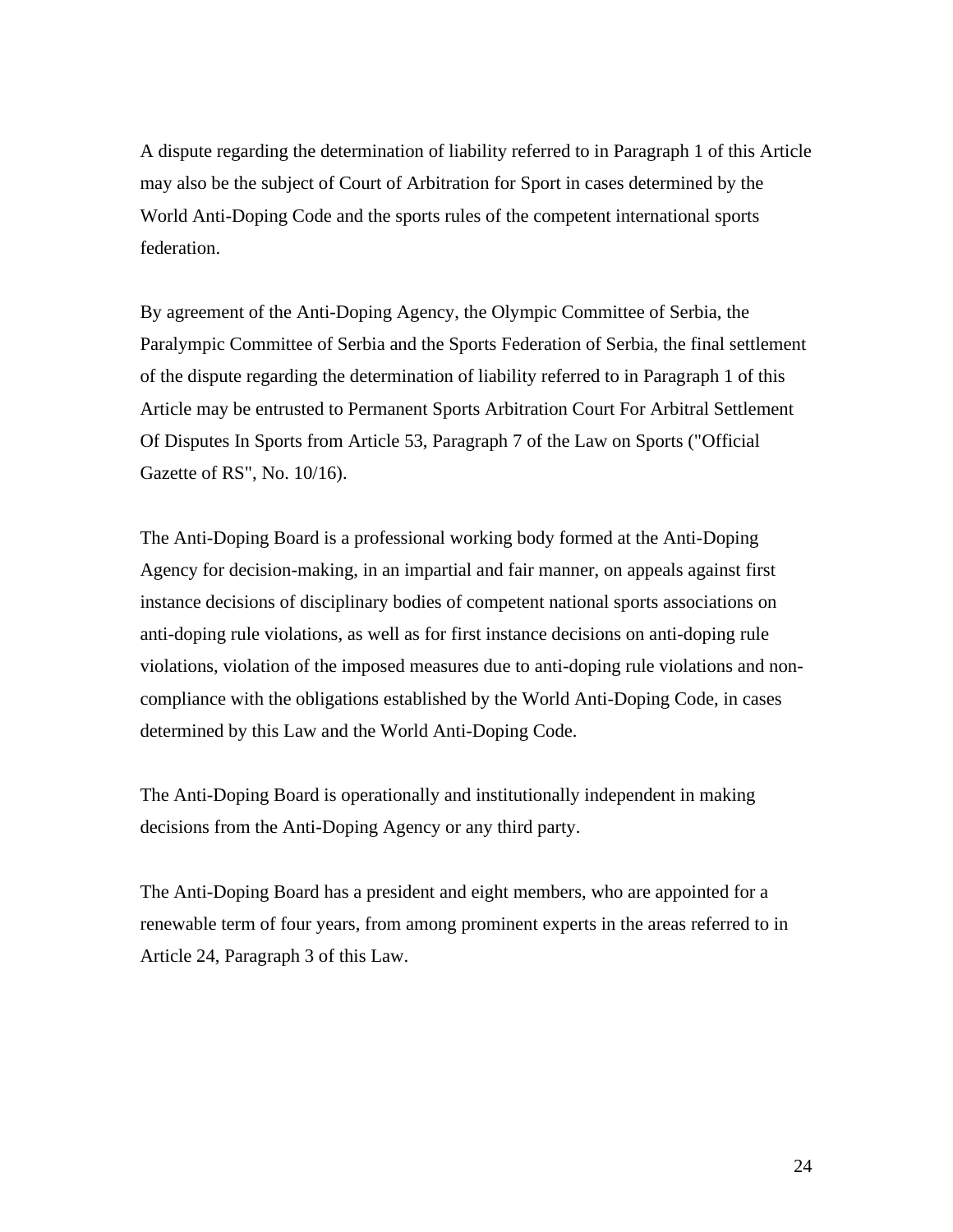The Olympic Committee of Serbia, the Paralympic Committee of Serbia and the Sports Federation of Serbia appoint three members of the Anti-Doping Board, of which one is a law graduate and one doctor of medicine who have at least three years of relevant experience in the profession.

The members of the Anti-Doping Board shall elect the President of the Anti-Doping Board from among the members, by a majority of the total number of members of the Anti-Doping Board.

The organization and work of the Anti-Doping Board shall be regulated in more detail by a general act adopted by the Management Board of the Anti-Doping Agency on the proposal of the Anti-Doping Board.

The Statute and the Financial Plan of the Anti-Doping Agency must ensure the financial independence of the Anti-Doping Board in performing activities within the competence of the Anti-Doping Board.

The Anti-Doping Board shall decide, in individual cases referred to in Paragraph 1 of this Article, through the First Instance Panel and Appellate Panel for Anti-Doping Violations, composed of three members.

The members of the First Instance Panel and Appellate Panel for Anti-Doping Violations are appointed by the President of the Anti-Doping Board, of which one member must be a law graduate and one member a medical doctor.

A person who is employed by an Anti-Doping Agency or a competent national sports association, or is a member of their bodies or working bodies or has participated in any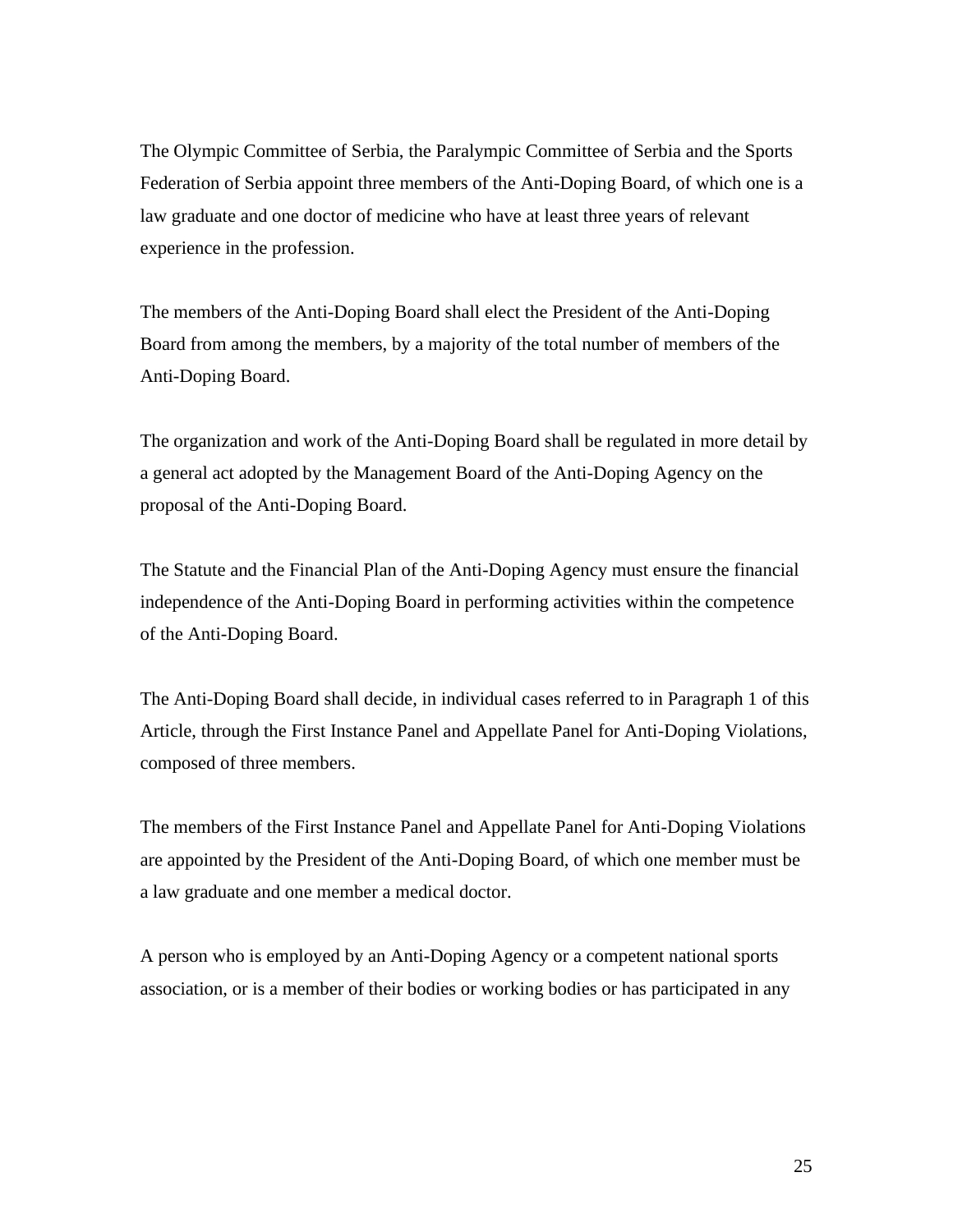previous phase of doping control or is in any other conflict of interest, may not be appointed a member of the panels referred to in Paragraph 11 of this Article.

#### **Article 27**

The procedure for determining responsibility referred to in Article 26,P 1 of this Law shall be conducted in accordance with this Law, the World Anti-Doping Code, the International Standard for Results Management approved by the World Anti-Doping Agency and the rules of authorized anti-doping organizations referred to in Article 10, Paragraph 7 of this Law.

The procedure referred to in Paragraph 1 of this Article shall be initiated with charge, i.e., appeal that may be submitted by:

1) the Director of the Anti-Doping Agency;

2) the competent International sports federation;

3) the World Anti-Doping Agency;

4) sports organization to which the athlete or other person belongs;

5) the organizer of the sports competition at which the doping control was performed;

6) competent national sports association;

7) owner of the doped animal;

8) athlete or other person for whom there is suspicion that he/she made violation of antidoping rule, i.e., to whom the decision to which the appeal is lodged relates;

9) the other party to the dispute in which the decision was made;

10) the International Olympic Committee or the International Paralympic Committee in the event that the decision may have effect in relation to the Olympic Games or the Paralympic Games, including decisions affecting the right to participate in the Olympic Games or the Paralympic Games;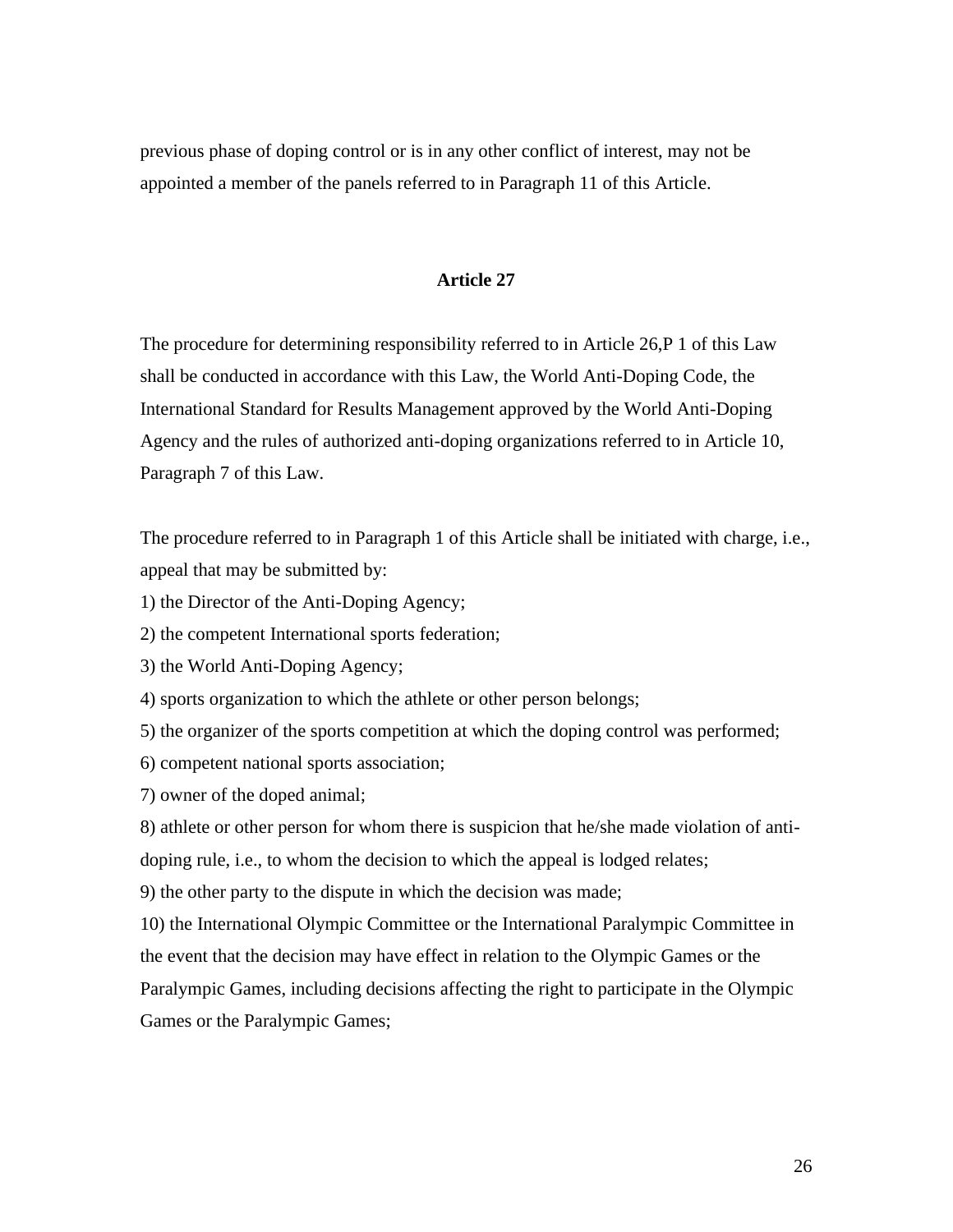11) national anti-doping organization, according to the citizenship, residence, stay or sports license of the person.

Charges are to be brought against a person for whom there is reasonably doubt that he/she made anti-doping rule violation.

An appeal against the first-instance decision in the procedure of determining responsibility for violation of the anti-doping rules shall be submitted to the Anti-Doping Board within 21 days from the date of delivery of the decision.

In the procedure of determining responsibility for anti-doping rule violations, the rights and principles set out in Article 10, Paragraph 1, Point 1) of this Law must be respected.

The procedure for determining responsibility for anti-doping rule violations and for violating the imposed measures due to the anti-doping rule violations is conducted without delay and with as little cost as possible, provided that the procedure related to a certain sports event is urgent.

The appeal procedure before the Anti-Doping Board includes all issues relevant to the subject matter and is not limited to the issues or reasons contained in the first instance decision or in the appeal.

In the procedure of determining responsibility for anti-doping rule violations and for violation of the imposed measures due to the anti-doping rule violations, there is no Stay of proceedings.

The procedure for determining responsibility for anti-doping rule violations and for violating pronounced measures due to anti-doping rule violations is conducted in Serbian,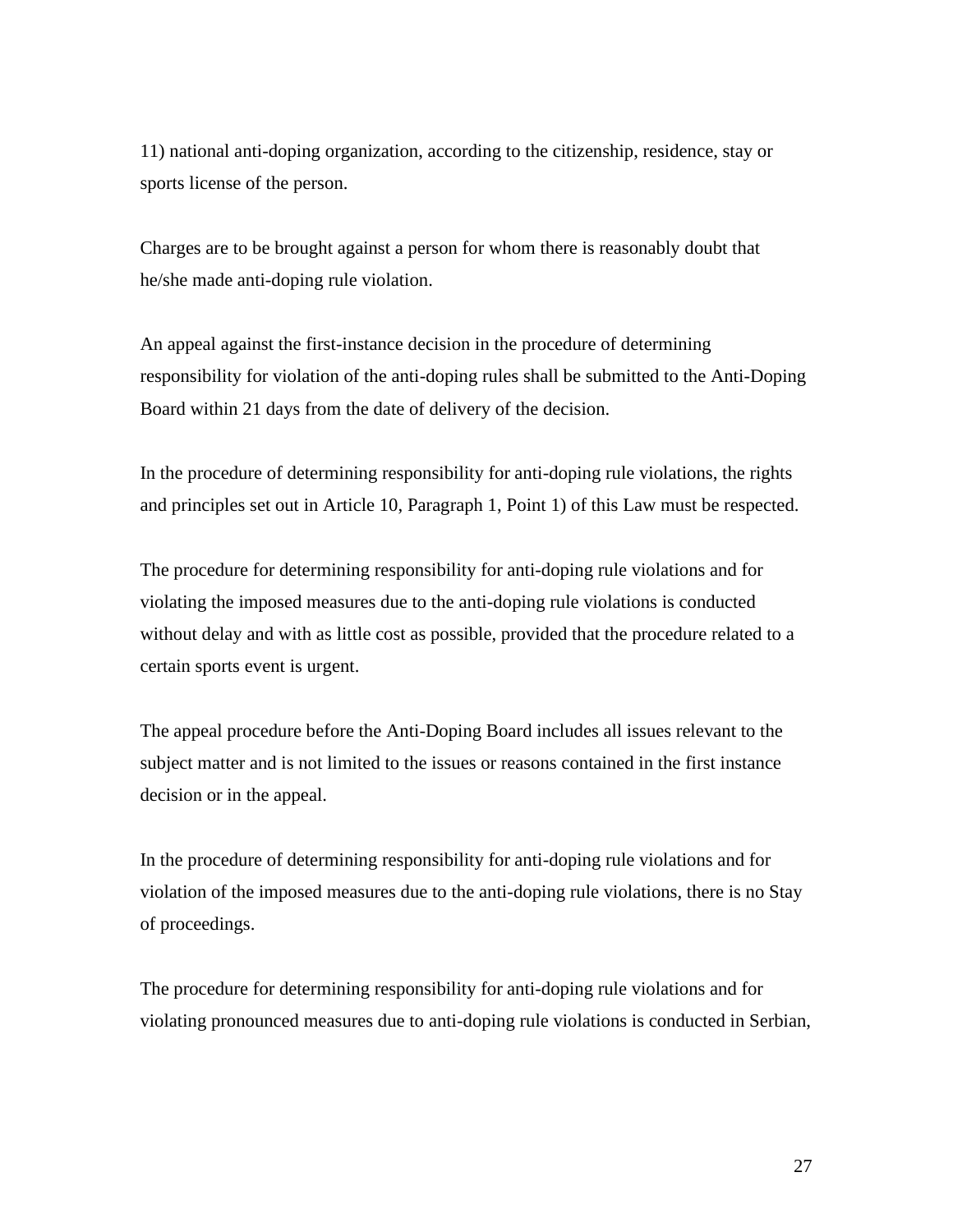provided that the athlete or other person suspected of violating anti-doping rules has the right to an authorized translator at his own expense.

The procedure referred to in Paragraph 1 of this Article may also be conducted if any party or its representative or attorney refuses to participate in the procedure or fails to attend the hearing after receiving, within a reasonable time, notifications on initiating the procedure or holding the hearing.

The costs of the procedure shall be borne by the person who committed the anti-doping rule violation, i.e. the party who initiated the procedure in which no violation of the antidoping rules has been established.

No proceedings may be instituted against an Athlete or other person for anti-doping rule violations if more than ten years have elapsed from the date the violation was committed, unless they have been notified of an anti-doping rule violation in accordance with Paragraph 1 of this Article, or attempted notification in a reasonably acceptable manner, before the expiration of that period.

#### **Article 28**

The Director of Anti-Doping Agency is appointed and discharged by the Managing Board.

For the Director of Anti-Doping Agency may be appointed an individual possessing university level high professional education and who fulfills requirements determined by the Article 24, Paragraph 3 of this Law for members of the Managing Board.

Director:

1) represents the Anti-Doping Agency;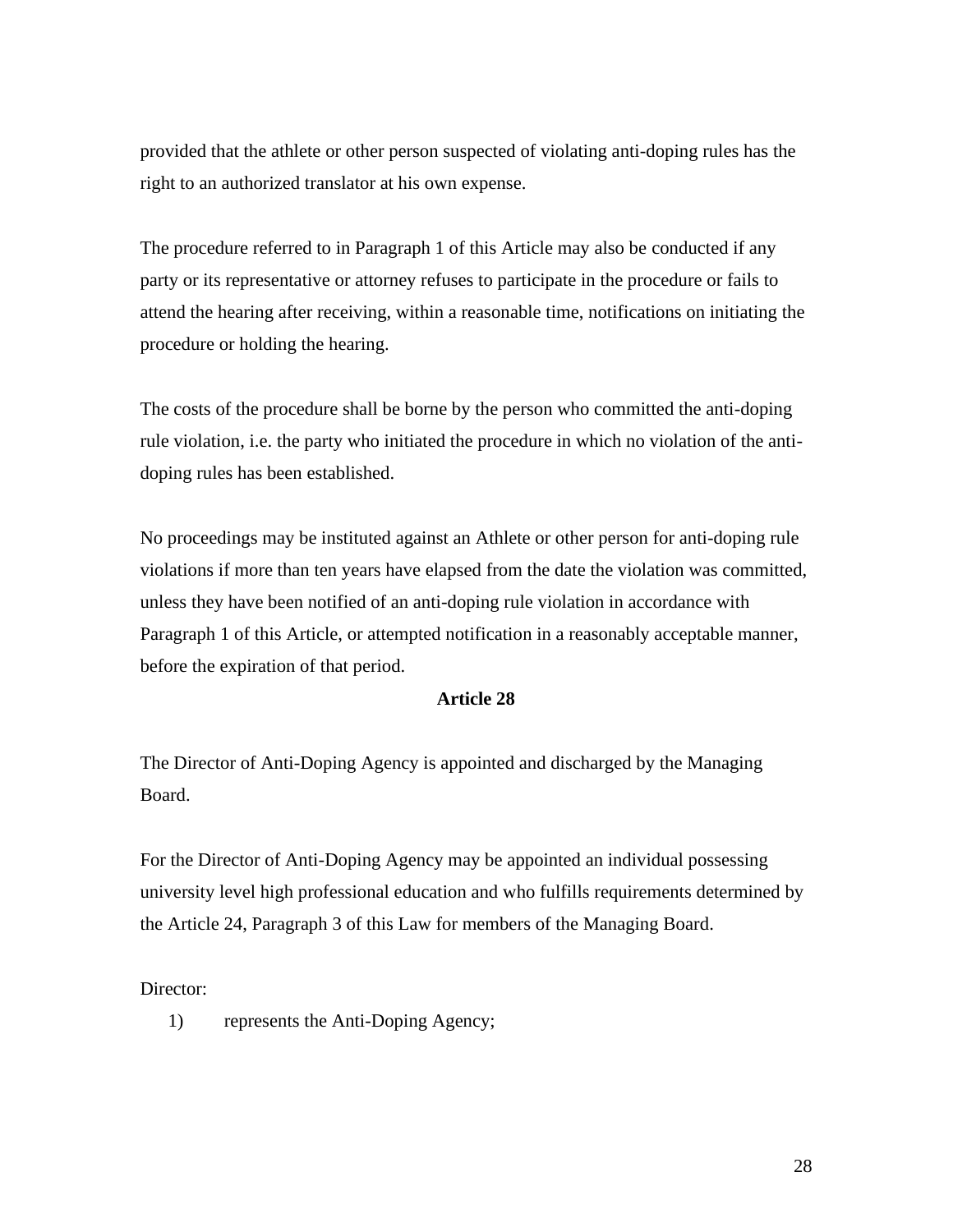- 2) organizes and manages the operations of Anti-Doping Agency;
- 3) implements decisions of the Managing Board and undertakes measures for their implementation;
- 4) takes care about legality of Anti-Doping Agency operations and is responsible for legality of such operations;
- 5) proposes the program of operations;
- 6) conducts other affairs determined by the Law and Statute.

#### **Article 29**

The Managing Board of the Anti-Doping Agency holds meetings at least twice a year, and compulsory whenever there is request to convene a meeting from majority of members, minister competent for the sports affairs, minister competent for health issues, Chairman of the Olympic Committee of Serbia, Chairman of the Paralympic Committee of Serbia or President of Sports Association of Serbia.

After every session the Managing Board delivers the report on adopted decisions to every body or organization that has its representative in the Managing Board, as well as to the national sports associations from the Article 4 of this Law.

# **Article 30**

The Managing Board may invite any interested organization in the field of sports to have its observer on one or more sessions.

#### **Article 31**

The Anti-Doping Agency is independent in its work.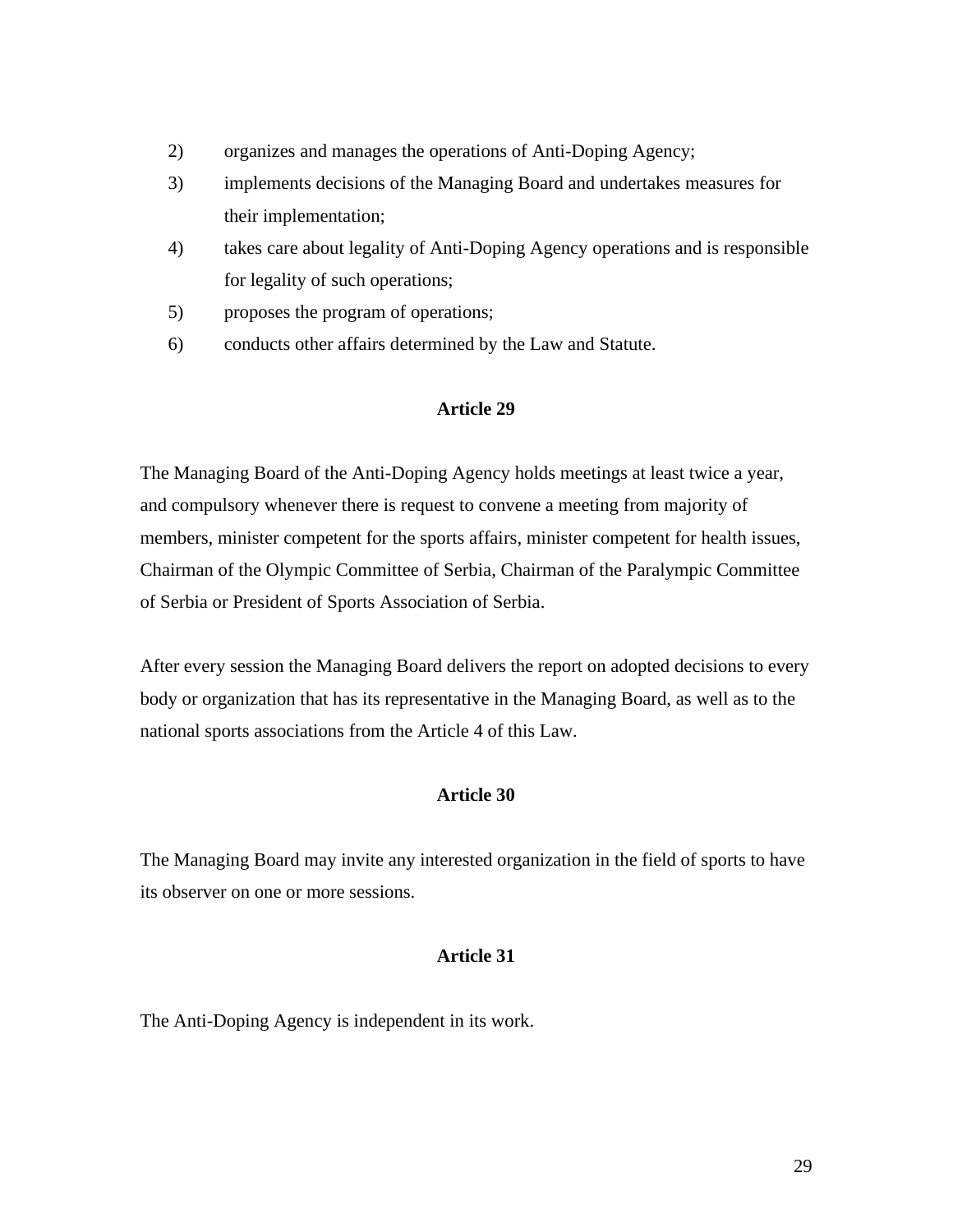For conducting respective professional operations from its competence the Anti-Doping Agency may hire other legal entities and individuals, domestic or foreign.

#### **Article 32**

Anti-Doping Agency is obliged to notify the ministry responsible for affairs in the field of sports on performed doping control not later than three day after the control is done.

#### **Article 33**

General acts of the Anti-Doping Agency are: Statute, Regulations and other acts with which certain issues are determined in general.

Statute is the basic general act of the Anti-Doping Agency.

Statute is made of provisions covering:

- 1) operations of the Anti-Doping Agency;
- 2) authorized bodies and their responsibilities;
- 3) representation;
- 4) rights, obligations and responsibilities of the employees;
- 5) other issues significant for work of the Anti-Doping Agency.

Statute and general acts of Anti-Doping Agency that regulate ban on doping substances of the Article 22, Paragraph 1 of this Law and procedure of issuing of stamps from the Article 21, Paragraph 1, Point 15) of this Law, are to be published in the "Official Bulletin of the Republic of Serbia", free of charge.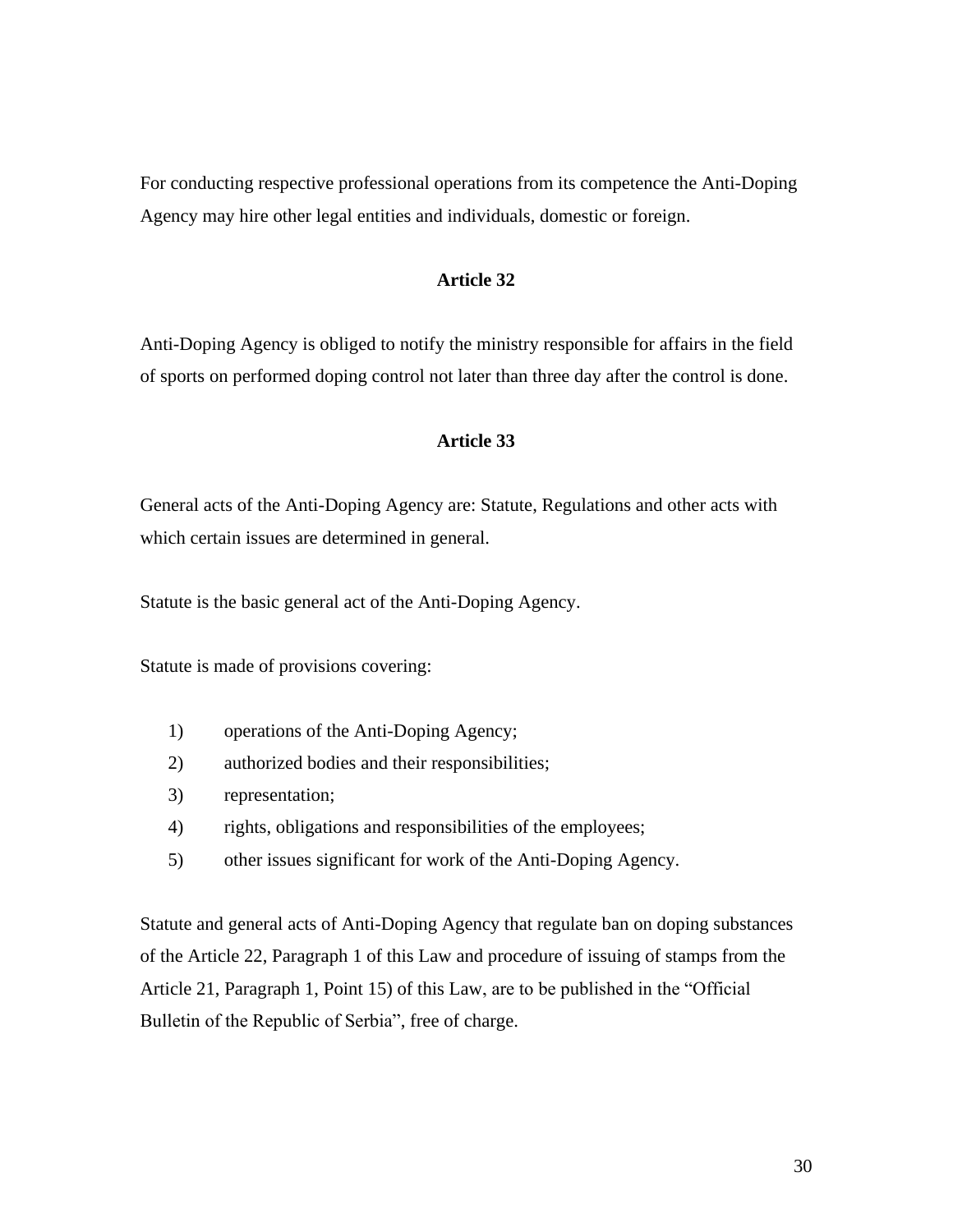# **Article 34**

Anti-Doping Agency submits a report on its operation at least twice a year to the ministry competent for sport affairs.

## **IV. SUPERVISION**

#### **Article 35**

Supervision on application of this Law and regulations made on the basis of this Law, supervision on performing entrusted operations in accordance to this Law and inspection is to be done by the ministry competent for affairs in the field of sports.

Inspection on application of this Law and regulations made on the basis of this Law, is to be conducted through sport inspectors by the ministry competent for affairs in the field of sports.

Organizations and individuals (athletes, sport experts, etc.) in the field of sports are obliged to enable inspector to carry out supervision.

## **Article 36**

Sport inspector has the right and obligation during the inspection to:

1) control if organizations or individuals in the field of sports undertake activities for prevention of doping in accordance to the Law and sport regulations;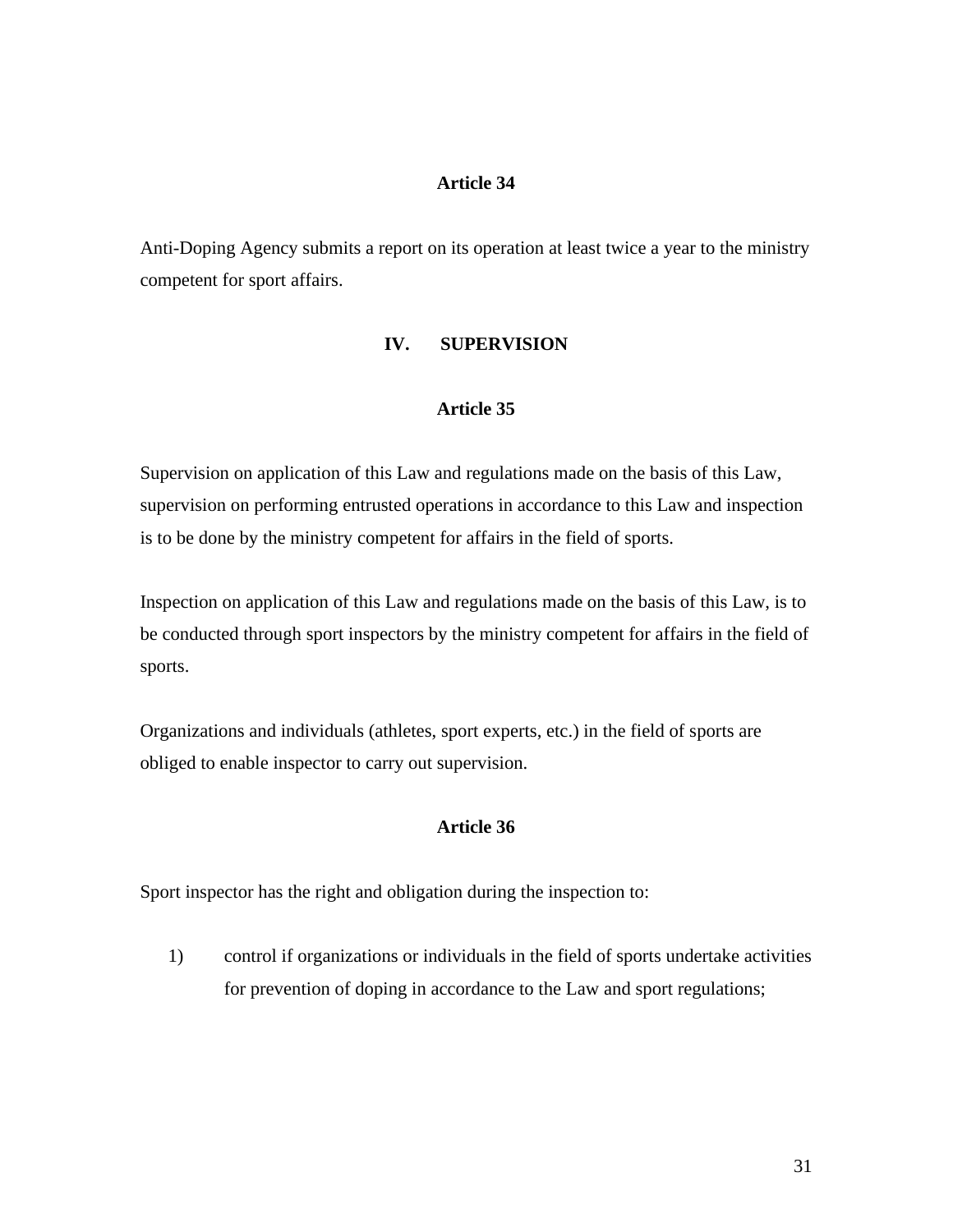- 2) control if doping control measures imposed by the competent organizations and individuals are undertaken in accordance to the Law;
- 3) control if the orders made while conducting supervision are carried out;
- 4) undertake other measures and actions for which he/she is authorized by the Law.

## **Article 37**

When performing inspection, sport inspector is authorized to:

- 1) establish an identity of a person who use doping or participate in doping of an athlete;
- 2) temporary take away evidence, documents and other means significant for establishing facts and temporary takes away banned doping substance;
- 3) impose ban on participation in-competition to the athlete who, due to violation of anti-doping rule, has ongoing ban to participate in-competition or other activities in the field of sports, in accordance to this Law;
- 4) impose ban on performing tasks in organization in the field of sports or performing activities with athletes to the individual sanctioned with measure of ban of performing tasks in the field of sports due to participation in athlete's doping;
- 5) order that determined irregularities and defects are to be eliminated within the certain period of time and, if failed to be carried out, to be done within the additional time limit;
- 6) request from Anti-Doping Agency conducting of doping control in case when during his/her inspection possible case of doping is suspected;
- 7) temporary ban performance of activities to organization in the field of sports, until the reason for ban is being eliminated – if the organization: prevents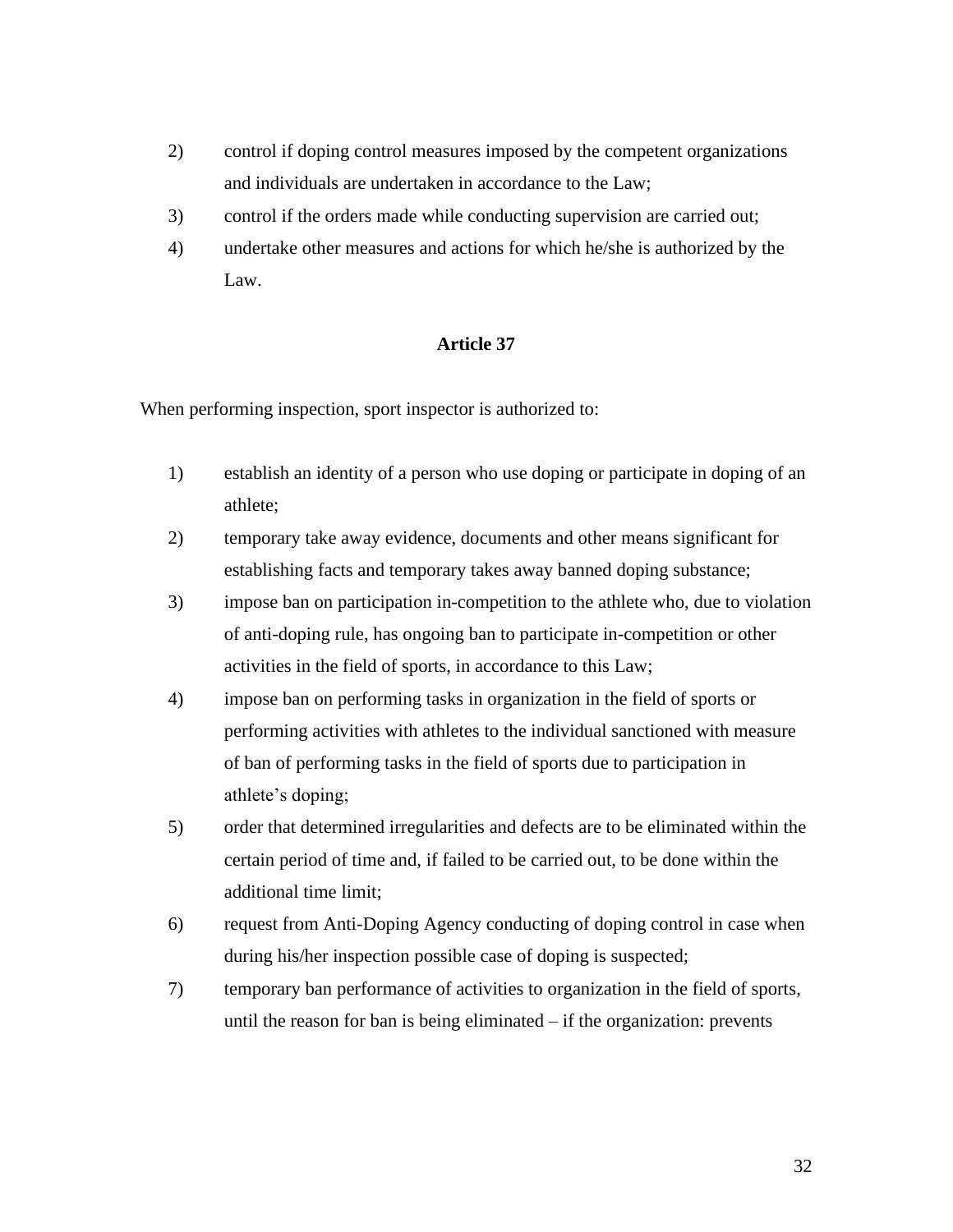inspection to the inspector; does not deliver by the Law prescribed acts (sports regulations) related to doping or if they are not in accordance to the World Anti-Doping Code; does not carry out order given during the inspection or does not conduct measures imposed due to violation of anti-doping rules;

- 8) bring charges to the competent body for committed criminal offence or to submit request for setting in motion of misdemeanor proceedings;
- 9) undertake other measures and actions for which he/she is competent by the Law and other regulations.

An appeal may be lodged against the decision of the sports inspector to the ministry in charge of sports affairs within 15 days from the day of delivery of the written decision.

# **V. CRIMINAL PROVISIONS**

## **1. Felonies**

*Enabling the Use of Doping Substances*

# **Article 38**

One who, for the purpose of doping in sports, gives or prescribes or applies on athlete doping substance or lead, assist or in any other way enable an athlete to use doping substance, shall be sanctioned with imprisonment in duration from 6 months to 5 years.

If the criminal offence from Paragraph 1 of this Article is committed against a minor or against several individuals, or caused particularly grave consequences, the offender shall be sanctioned with imprisonment in duration from 2 to 10 years.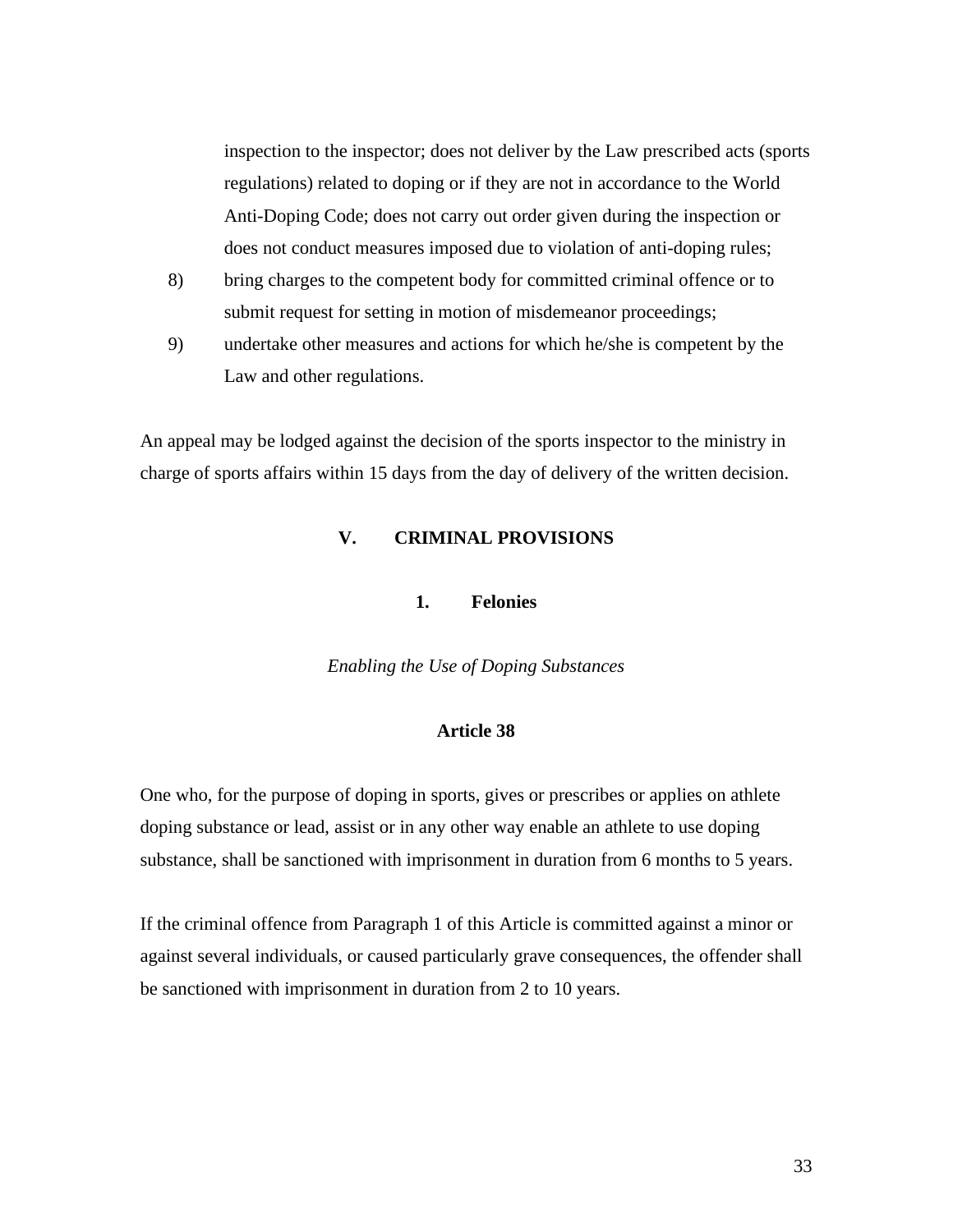Doping substances are going to be deprived.

#### *Unauthorized Production and Circulation of Doping Substances*

#### **Article 39**

One who, for the purpose of doping in sports, manufactures, refines, sells or offers for sale, or for the purpose of sale purchases, keeps, or distributes, or intervenes in sale or purchase of doping substances, or on any other way puts in circulation doping substances without authorization, is going to be sanctioned with imprisonment in duration from three to twelve years.

One who, for the purpose of doping in sport, manufactures, acquires, possesses or provides for use the equipment, material and substances for which he/she knows that are intended for production or preparation of doping substances, is going to be sanctioned with imprisonment from 6 months to five years.

Doping substances and means for their preparation are going to be deprived.

#### **2. Misdemeanors**

#### **Article 40**

Competent national sports association, sports organization or other legal entity is going to be sanctioned with fine from 400.000 to 2.000.000 RSD for misdemeanor:

1) if legal entity prevents or attempts prevention of any part of doping control without authorization to do so (Article 3, paragraph 1, point 5);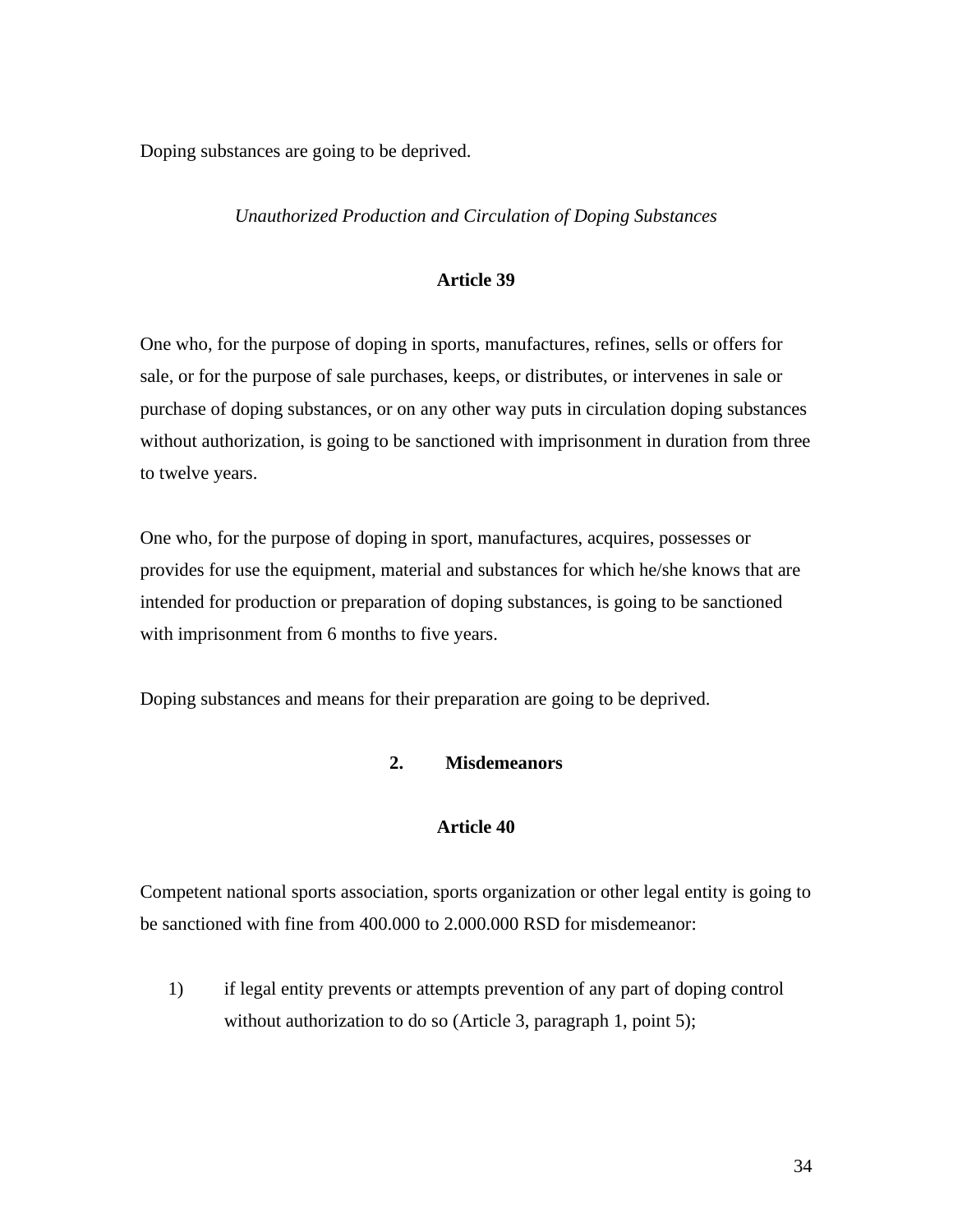- 2) if legal entity sells, transports, sends, delivers or distributes doping substances without authorization, either directly or through the third party, to any individual in the field of sports, or attempts such conduct (Article 3, paragraph 1, point 7);
- 3) if legal entity attempts giving, or if prescribes or attempts prescription of doping substances to an athlete (Article 3, Paragraph 1, Point 8);
- 4) if legal entity encourages, assists, supports, hides, creates conditions or participates in any other way in violation or attempt of violation of antidoping rule, or in breaching of imposed ban on participation in sports (Article 3, Paragraph 1, Point 9);
- 4a) if legal entity takes any action to intimidate or punish another person in order to dissuade him from disclosing information related to doping and noncompliance with anti-doping rules or to punish him for providing evidence or information related to doping and non-compliance with anti-doping rules, to an authorized anti-doping organization or to the competent state body (Article 3, Paragraph 1, Point 11);
- 5) if legal entity does not allow, i.e., does not enable conducting of doping control (Article 6, Paragraph 1);
- 6) if the taken samples are not stored or handled or analyzed in accordance to the provisions of this Law and corresponding international standards approved by the World Anti-Doping Agency (Article 9);
- 7) if, within its competence, legal entity does not take measures and activities determined by the Article 10, Paragraphs 1 and 3 of this Law;
- 7a) if legal entity does not act according to the measures imposed by the Anti-Doping Agency (Article 10, Paragraph 8);
- 8) if, within 15 days from the date of sports regulations coming into force, legal entity does not deliver a copy of these regulations to the ministry competent for sports affairs and to the Anti-Doping Agency (Article 11);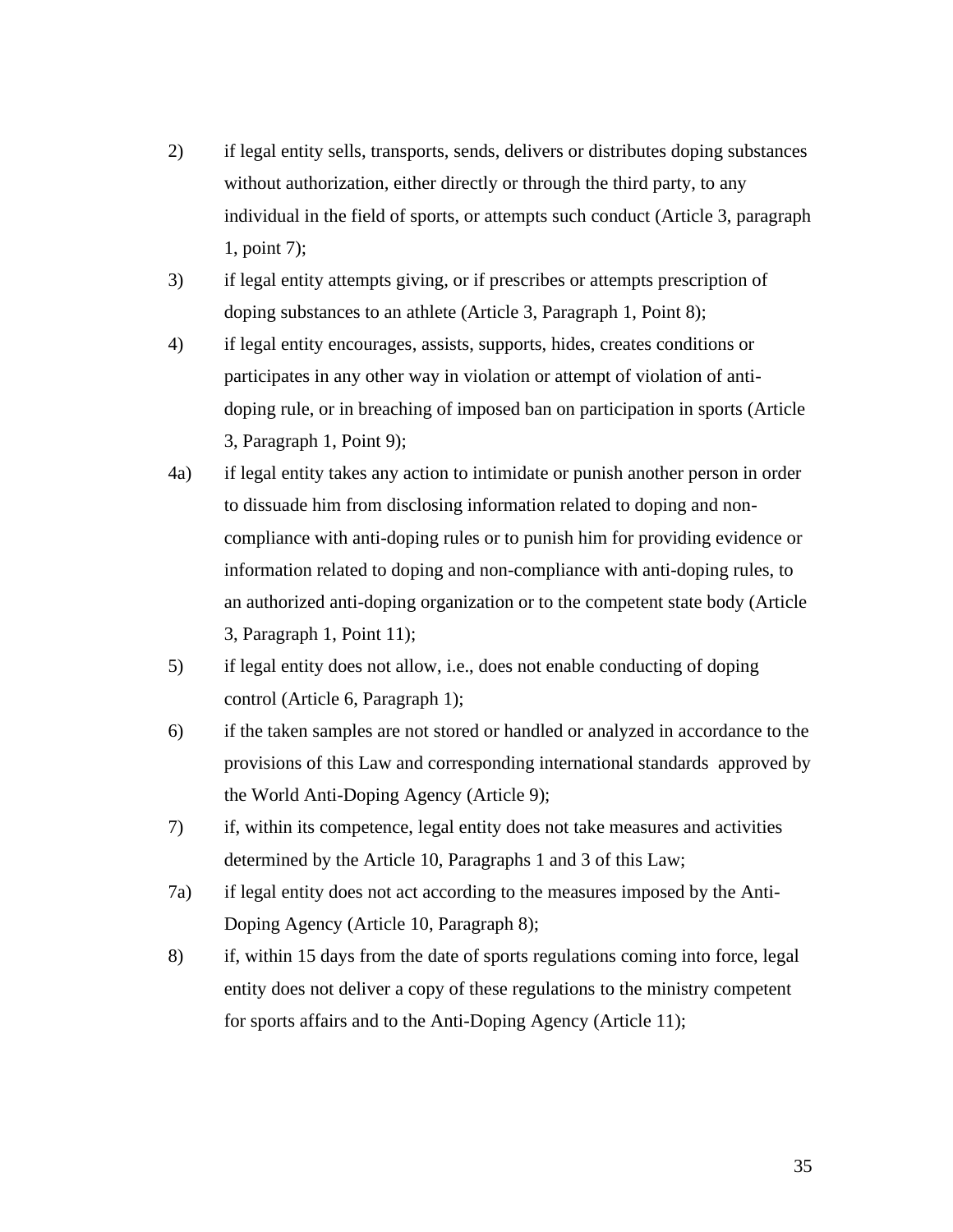- 9) if legal entity enables to an individual, sanctioned for violation of anti-doping rule, participation at sports competition or in activities related to sports, or enables carrying out of some function, or being member in some body or working body contrary to provisions from Article 17 of this Law;
- 10) if legal entity puts on a product stamp with sign "DOPING FREE" not issued by Anti-Doping Agency (Article 21, Point 15);
- 11) if legal entity makes impossible to sport inspector performing of supervision (Article 35, Paragraph 3);
- 12) if legal entity does not obey the order of a sport inspector (Article 37);
- 13) if legal entity does not put in accord its organization, operations or general acts with provisions of this Law within given time limit (Article 43, Paragraph 1).

For violation from the paragraph 1 of this Article, the responsible individual in a national sports association, i.e., sports organization as well as in the other legal entity is going to be fined 50.000 to 150.000 RSD.

## **Article 41**

Individual is going to be fined from 50.000 to 150.000 RSD for the following misdemeanors:

- 1) if, as an athlete, he/she uses doping substances (Article 3, paragraph 1, point 2);
- 2) if he/she evades, refuses or without compelling justification fails to submit a sample after notification or avoids giving a sample in any other way (Article 3, paragraph 1, point 3);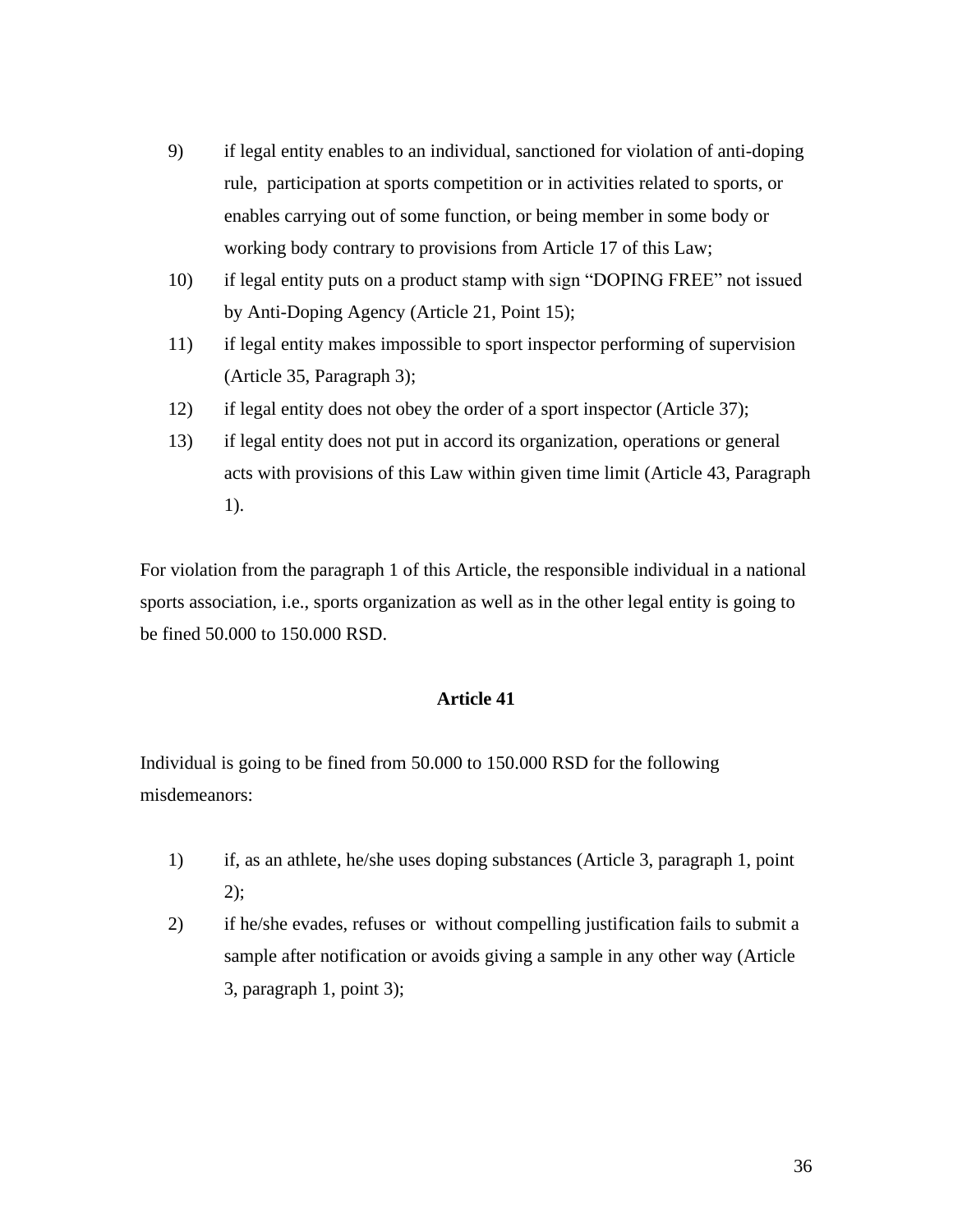- 3) if, as an athlete from a registered test group, he misses a doping test three times and / or fails to complete the whereabouts, in accordance with theInternational Standard for Results Management approved by the World Anti-Doping Agency, within a period of 12 months (Article 3, Paragraph 1). Point 4) and Article 13, Paragraph 3)
- 4) if he/she impedes any part of doping control (Article 3, Paragraph 1, Point 5);
- 5) if he/she teams up, in a professional or sport-related capacity, with the individual who is under sanctioned measure of ban to participate in sports or against who is sanctioned for action representing violation of anti-doping rule in the sense of this Law in criminal, disciplinary or other proceedings, if such sanction is still ongoing or it has passed less than 6 years from the date of sentencing, or if he/she teams up with a person who is agent or representative of such individual (Article 3, Paragraph 1, Point 10).
- 6) if he/she does not allow, i.e., fails to enable carrying out of doping control (Article 6, Paragraph 1);
- 7) if he/she performs doping control though not authorized for such action (Article 8);
- 8) if he/she fails to notify the Anti-Doping Agency about possibility that an athlete has been under influence of doping (Article 14, paragraph 1);
- 9) if he/she fails to notify the athlete who told him/her about participation in sports activities, that drug prescribed for the purpose o treatment contain banned doping substances (Article 14, paragraph 2);
- 10) if he/she participates in sporting events or conducts activity in the field of sports, or performs operations, i.e., is member of certain body or working body as a part of an organization in the field of sports contrary to the provisions of Article 17 of this Law;
- 11) if he/she makes impossible to sport inspector to carry out supervision (Article 35, Paragraph 3);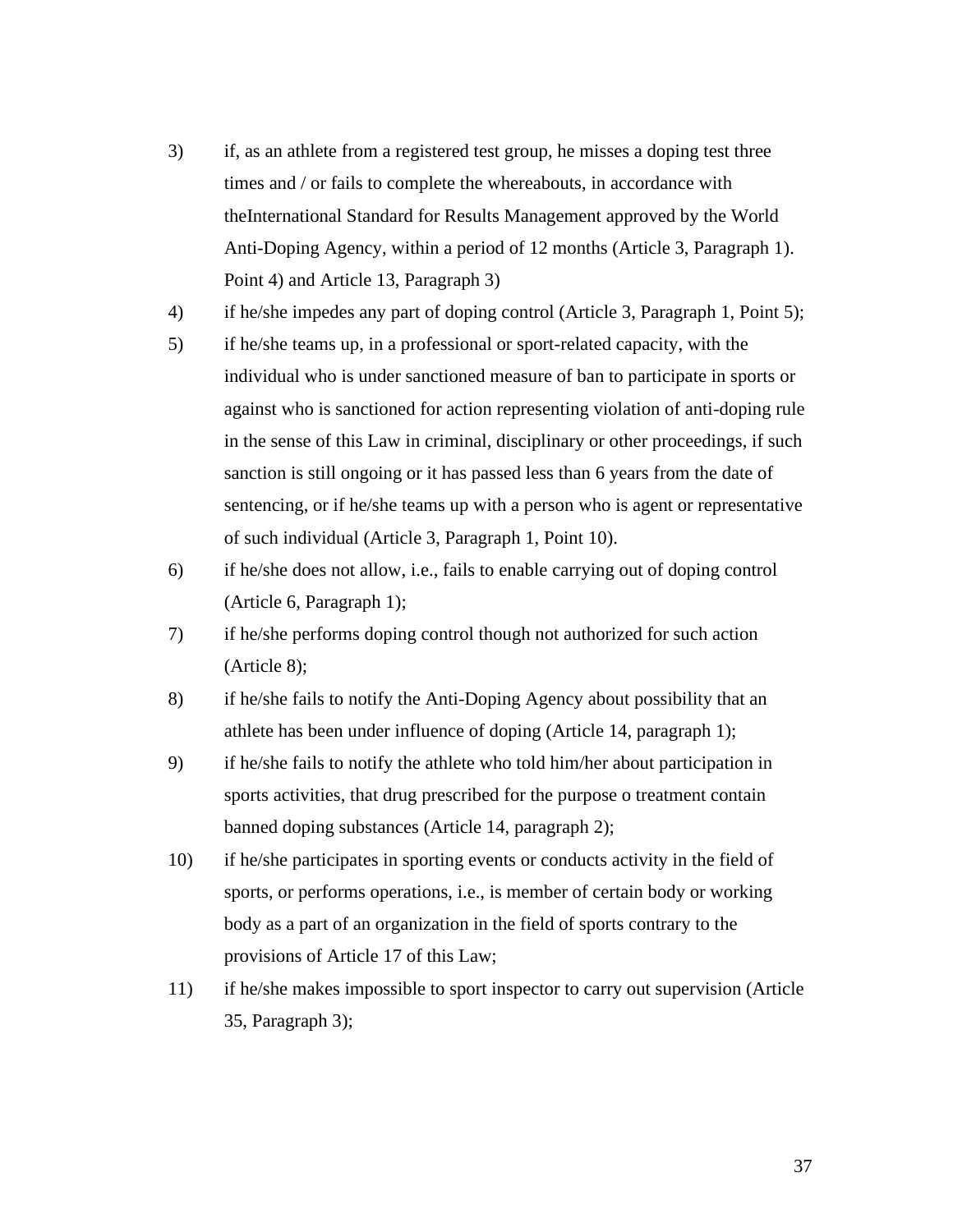12) if he/she does not act properly in accordance to the order given by the sport inspector (Article 37).

## **Article 42**

With fine amounting from 50.000 to 150.000 RSD or with imprisonment in duration up to 60 days an individual is going to be sanctioned if:

- 1) without authorization transports, sends, delivers and distributes banned doping substances (either physically, electronically or by any other way), directly or through third party, to any individual in the field of sports, or attempts such conduct (Article 3, Paragraph 1, Point 7);
- 2) in any other way participate in violation or attempt violation of anti-doping rule or in breaching of imposed ban to participate in sports (Article 3, Paragraph 1, Point 9).
- 3) if in any way threatens or intimidates another person with the intention of discouraging him from disclosing information related to doping and noncompliance with anti-doping rules or acts with the aim of retaliation against person who, in good faith, has provided evidence or information related to doping and non-compliance with anti-doping rules to authorized anti-doping organization or competent state body (Article 3, Paragraph 1, Point 11).

## **VI. TRANSITIONAL AND CLOSING PROVISIONS**

# **Article 43**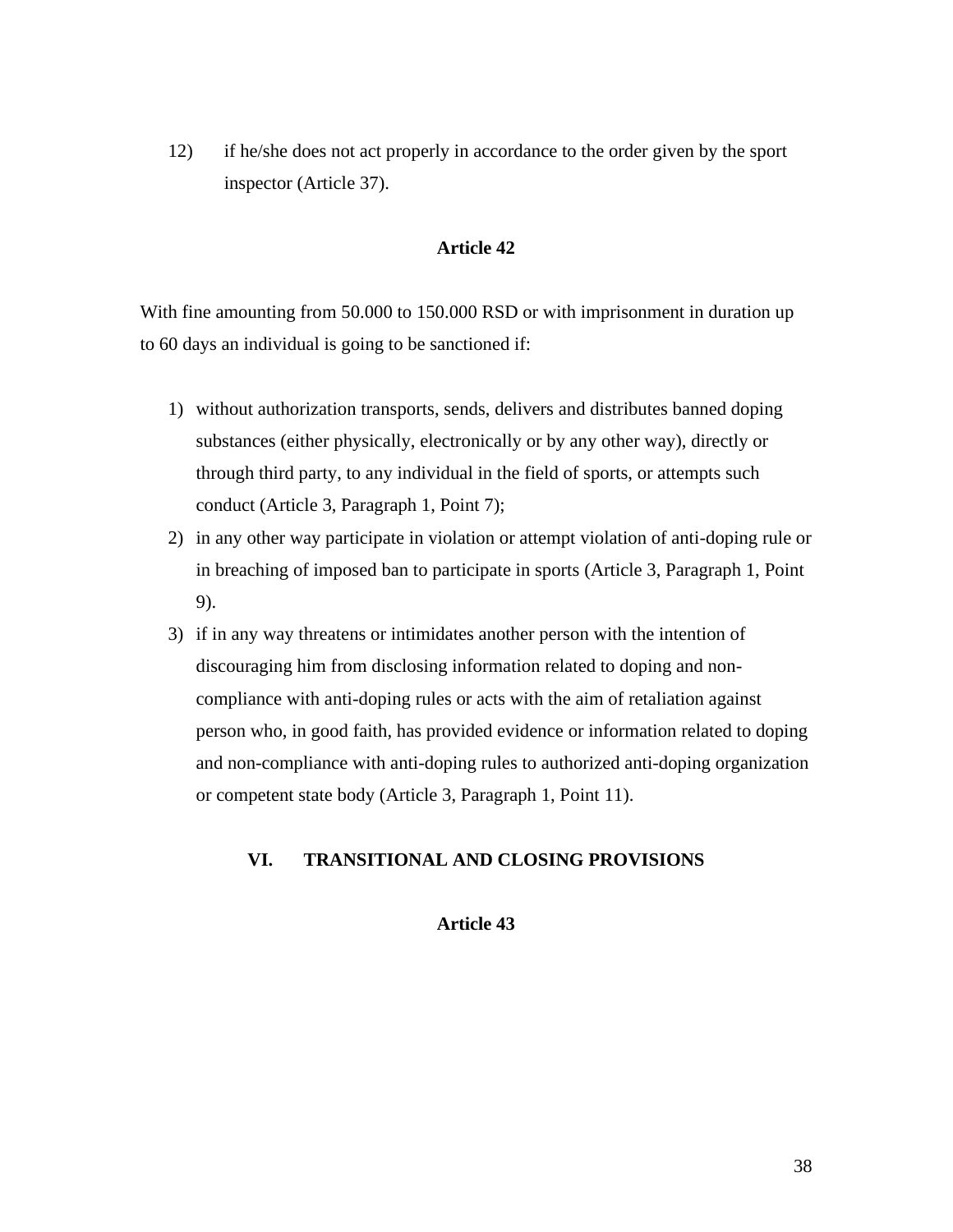Existing organizations in the field of sports are obliged to put in accord its organization, operations and general acts with provisions of this Law within six months from the date of its coming into force.

Anti-Doping Agency continues with its work, in accordance to this Law.

Anti-Doping Agency shall enact documents to which it is authorized by this Law within two months from the date this Law comes into effect.

## **Article 44**

Bylaws which were, as entrusted task, brought by Anti-Doping Agency on the basis of authorization given in Law on Prevention of Doping in Sports ("Official Bulletin of RS", number 101/05), cease to be valid starting from January  $1<sup>st</sup> 2015$ .

On the day this Law comes into force Law on Prevention of Doping in Sports ("Official Bulletin of RS", number 101/05) cease to be valid.

The Managing Board of the Anti-Doping Agency is obliged to, within seven days from the date of its appointment, to make a statute of the Anti-Doping Agency and other acts needed for registration of the Anti-Doping Agency in the Register and to appoint the Director of the Anti-Doping Agency.

#### **Article 45**

This Law comes into force on the eight day from the date of publishing in the "Official Bulletin of the Republic of Serbia".